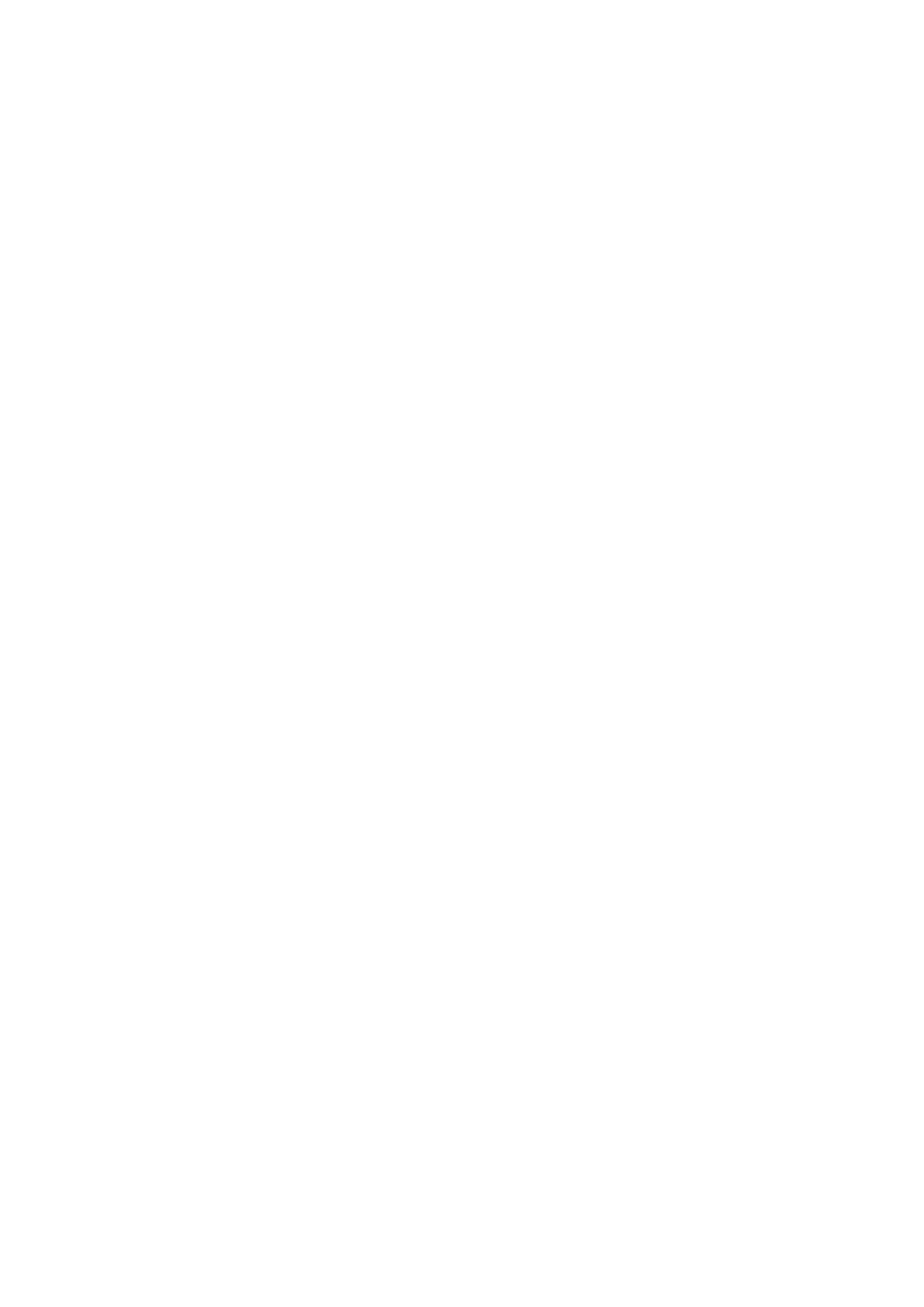



FOREWORDa message to all **NHS STAFF** 

# THE NHS AND ALL OF US WHO WORK IN IT CAN BE justly proud of the achievements we have made over recent years.

We have made it possible for the NHS Constitution to set out rights and pledges that were unthinkable not so long ago. We wait less, are diagnosed and referred quicker and our hospitals have fewer infections. Those things have not happened by accident or structural tinkering but by the hard work of NHS staff. I am truly grateful for all you have done. Whether you are a commissioner, provider or partner, thank you.

But we can't rest on our laurels. We must remain committed to improvement while understanding the risks and challenges we now face. The economic situation means that resources are going to be limited for some time. For us that brings about more challenges with an ageing population and greater demand on our services. If we don't get it right then our patients will suffer. That means finding better ways of delivering services – we must get the best possible value in patient outcomes from every pound spent in the NHS. And the appalling standards of care that came to light at Winterbourne View and the Mid Staffordshire NHS Foundation Trust are stark examples of what can happen when we are not all focused on why we work for and with the health service – better and improved standards of care for all.

In our vision of a modern, patient-centred NHS, improvements will be driven by the new clinically-led, local commissioning system. Our job as the NHS Commissioning Board is to support clinical commissioning groups to develop and deliver these improvements.

We must ensure patients' and their families' voices are heard and used to help us develop the insight to improve outcomes and guarantee no community is left behind or disadvantaged. We want to make the NHS the best customer service in the world and throughout the NHS, we must all strive to design and deliver care based on the needs and choices of each individual patient.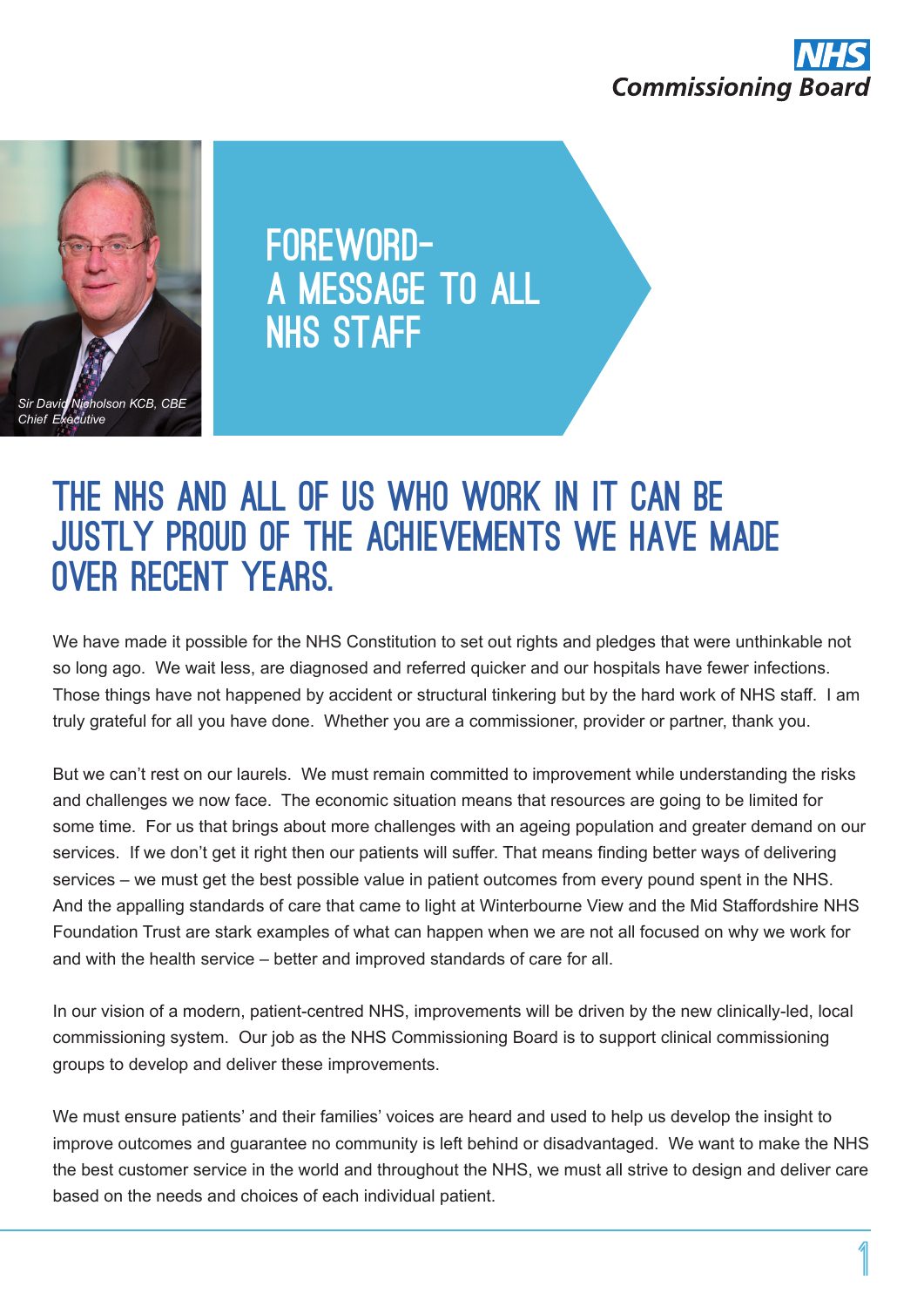Focussing on outcomes to plan NHS services represents a significant opportunity to build on our achievements to date. Across the NHS, we need to work to prevent people from dying prematurely, enhance the quality of life for people with long-term conditions, help people to recover from ill health or injury, ensure that people have a positive experience of care and ensure that people are treated and cared for in a safe environment, protected from avoidable harm. At the same time, we must not fall into the trap of thinking that because we have improved access that the job is done – the rights and pledges in the NHS Constitution must be delivered for everyone who uses the services we commission.

The new system gives pride of place to clinical leaders. From top to bottom and across the country it assumes liberty – freedom for you to take clinical ownership and leadership, and for local communities and commissioners to decide for themselves how best to deliver care.

Although we will retain oversight in order to assure responsibilities are being met, we will not sit above you issuing operating instructions - we will stand with you, helping you to carefully allocate valuable public resources to secure the best possible outcomes for patients.

The NHS Commissioning Board wants to provide the right support and tools to help you design and transform services for patients. The approach set out in this planning framework is aimed at securing three important objectives:

- **• balancing change and continuity:** 2013/14 sees widescale organisational change at a time of increasing financial pressures and the best confidence we can provide patients and the public is that local health services are driving change, not reacting to it;
- making **assumed liberty** a reality through creating the time and space for clinical commissioning groups to drive local health priorities within a framework driven by Health and Wellbeing Boards; and
- **• balancing annual requirements with the longer term**: the best indicator we have of future quality improvement is current delivery and we need to assure ourselves that the health service is sufficiently robust to deal with the challenges of increasing demand when limited resource growth is likely to be a feature for several years ahead.

We have been successful in our journey so far and I am confident we shall be successful under the new structures.

**Sir David Nicholson KCB, CBE Chief Executive**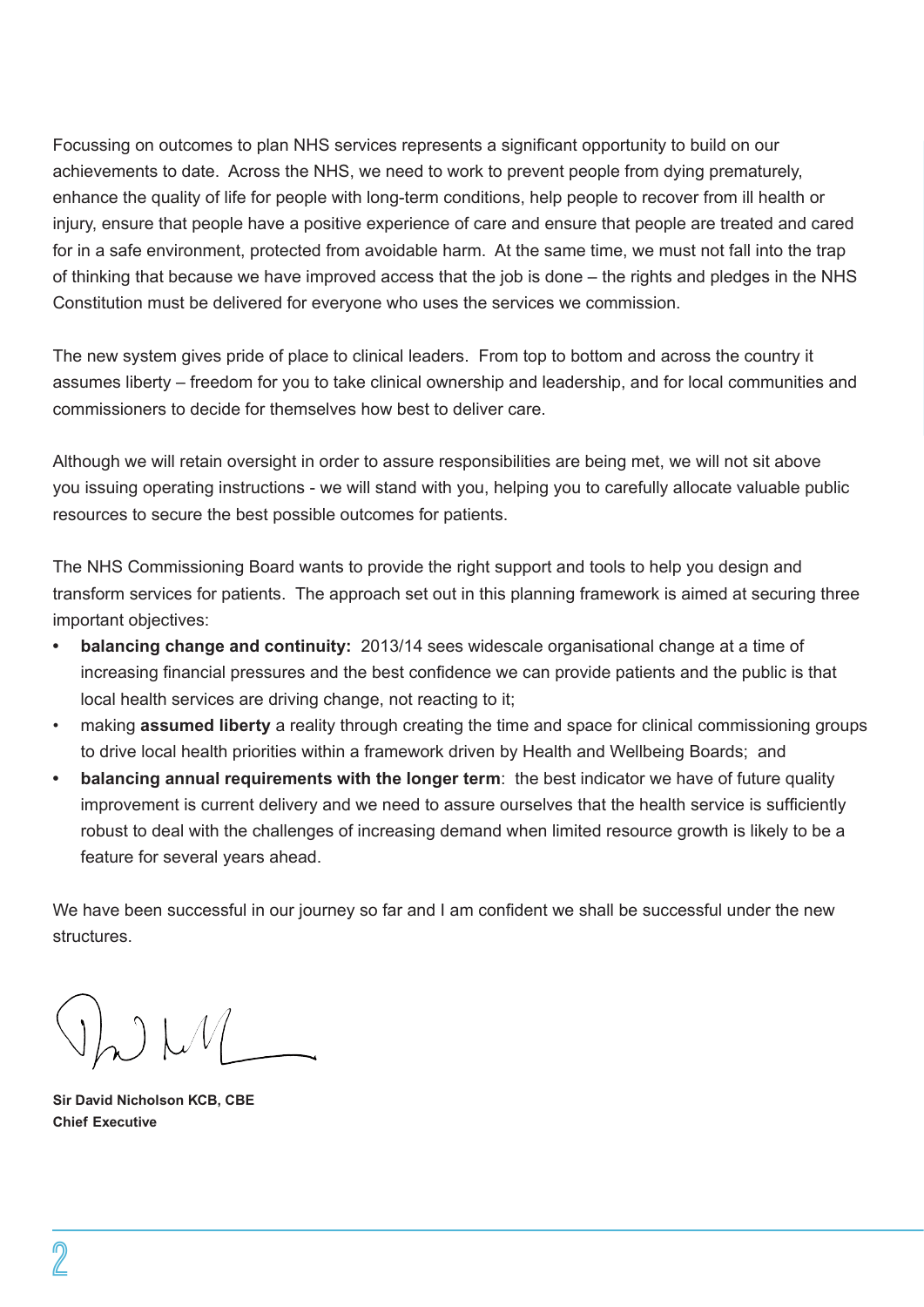

# **EXECUTIVE SUMMARY**

# Empowered local clinicians delivering better outcomes; increased information for patients to make choices; and greater accountability to the communities the NHS serves.

These are the principles behind our new approach to planning clinical led-commissioning from April 2013.

As the body charged with overseeing and supporting this new system the NHS Commissioning Board exists to enable excellence in healthcare. The NHS Outcomes Framework and NHS Constitution set out the goals and responsibilities – but the approaches for delivery will vary and local commissioners will have freedom to develop those that work in their community. Healthcare success in the future will be judged on the quality of outcomes.

At a time of significant financial challenge, where we need to ensure all organisations are robust to address the challenges facing them, this document lays out five offers to help commissioners deliver for the public: support for routine NHS care seven days a week; greater transparency on outcomes;

mechanisms to enhance patient feedback; better data collection to drive evidence-based medicine; and for high professional standards. Alongside these are details of the package of guidelines and incentives that demonstrate a new relationship between those directly developing services and those working at a national level. Among the measures covered in this document are:

# Listening to patients

- The rights of patients set out in the NHS Constitution are vital. They must be delivered.
- Customer convenience the NHS will move to providing seven days a week access to routine healthcare services.
- Real-time experience feedback from patients and carers by 2015.
- A Friends and Family Test to identify whether patients would recommend their hospital to those with whom they are closest.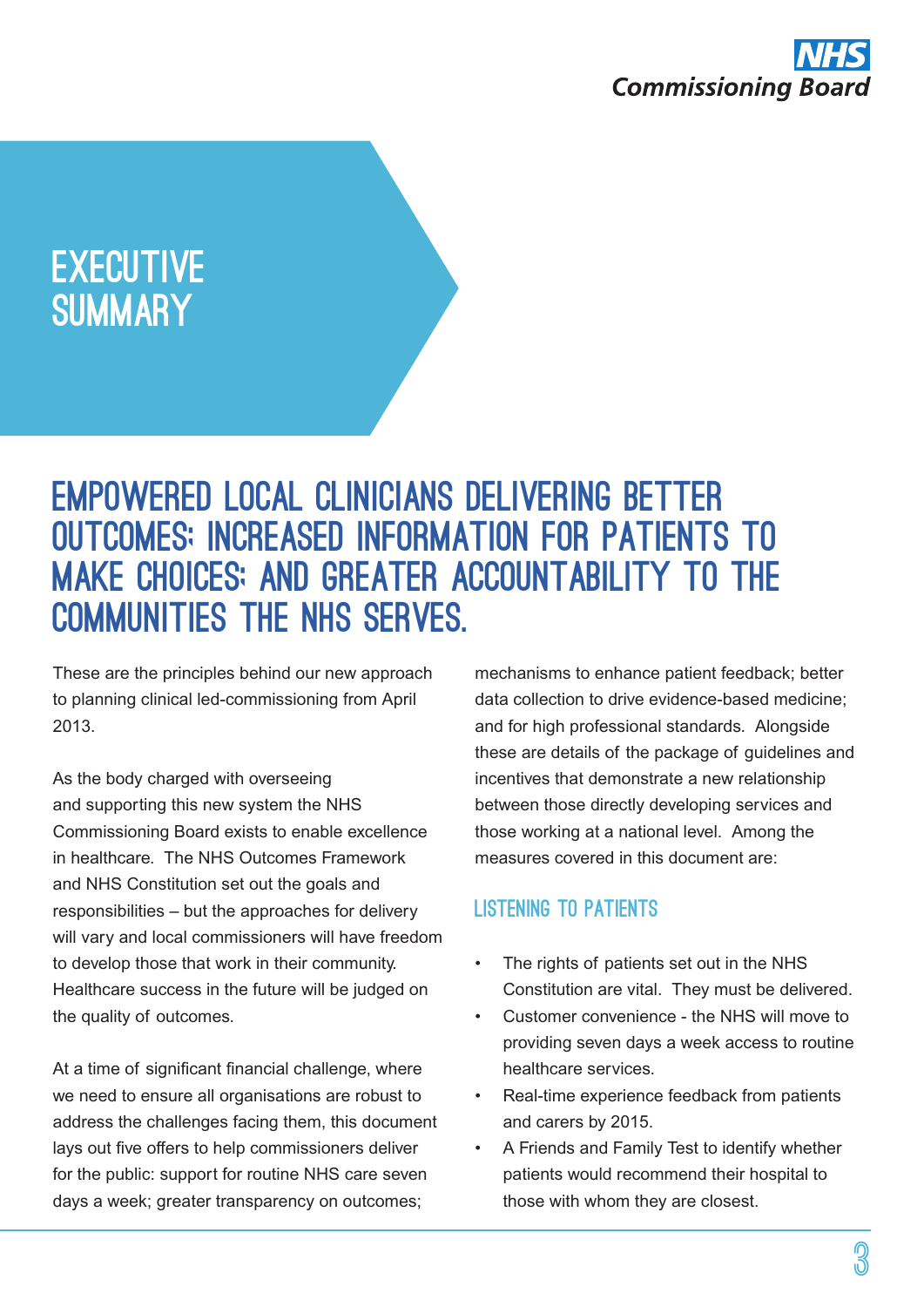# Focusing on outcomeS

- Publication of consultant-level outcome data covering mortality and quality for ten surgical and medical specialties.
- **NHS Outcomes Framework will now inform NHS** planning. Commissioners will be expected to prioritise and make improvements against all indicators.

### REWARDING EXCELLENCE

- Continued financial and related levers and enablers for clinical commissioning groups to use when commissioning for better patient outcomes.
- A Quality Premium for clinical commissioning groups who secure quality improvement against certain measures from the NHS Outcomes Framework
- Support for clinical commissioning groups to define their local QIPP challenge and set milestones.
- CQUIN payments only available to providers who meet the minimum requirements concerning the high-impact innovations, as set out in *Innovation, Health and Wealth*.
- • During 2013/14, a fundamental review of the incentives, rewards and sanctions available to commissioners to drive improvements in care quality.

## Improving knowledge and data

- NHS Standard Contract to require all NHS providers to submit data sets that comply with published information standards.
- <Care.data> a modern knowledge service for the NHS will provide commissioners with timely and accurate data.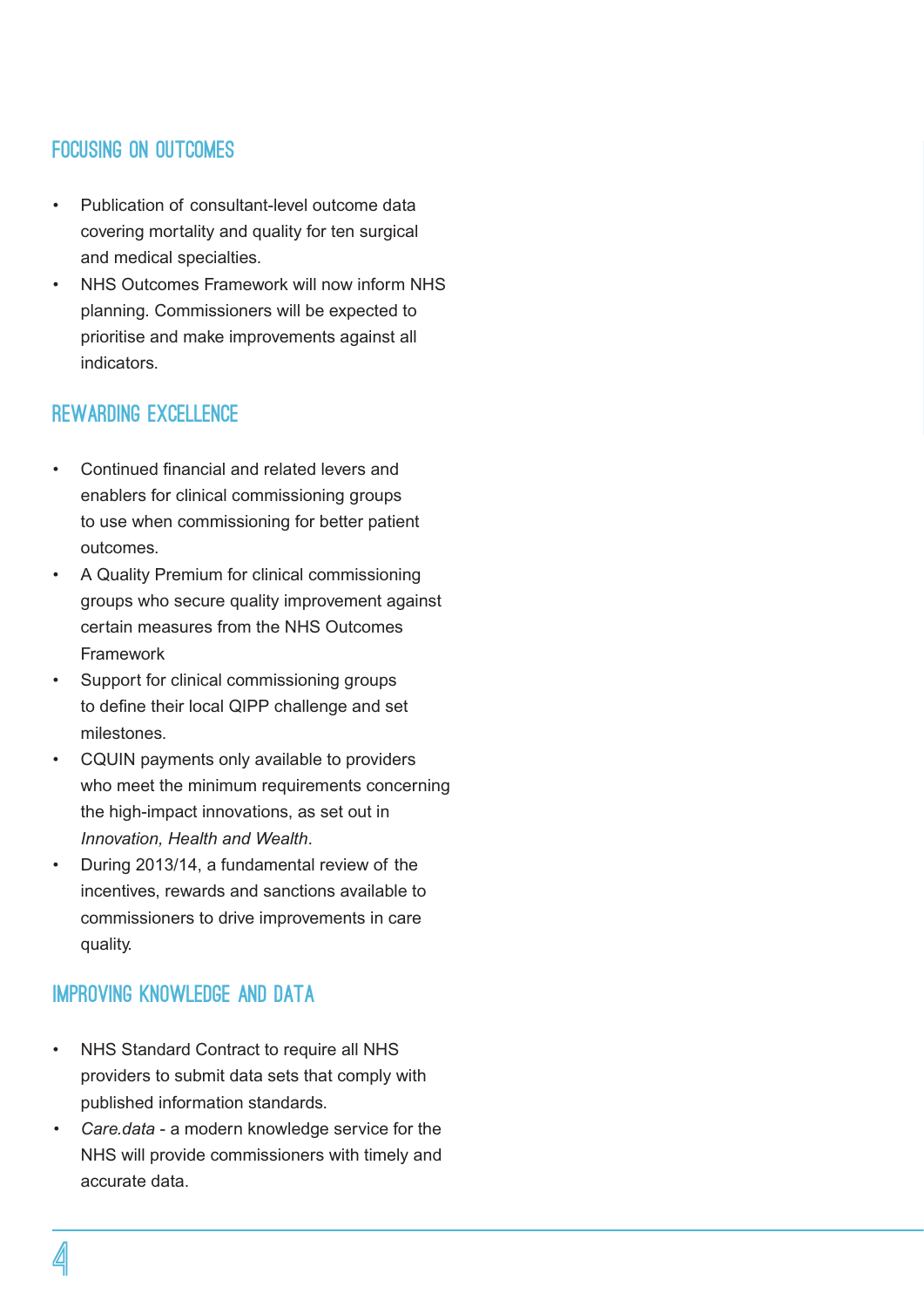

# SEIZING THE opportunity: a new approach to NHS planning

### Towards "assumed liberty" for local **COMMISSIONING**

- 1.1 The challenge facing the NHS is to become truly patient-centred, where patients participate in designing services and are able to exercise choice as customers, whilst seeking always to ensure that no community or part of a community gets left behind. In everything we do, mental health should have equality of esteem with physical health. This section sets out the structure that will create patientcentred services. It provides detail on the support that the NHS Commissioning Board will provide clinical commissioning groups. Commissioners will be offered improved patient satisfaction measures; better comparable clinical data; greater transparency; commitment to improve access to services; and enhanced professional standards.
- 1.2 On 13 November 2012 the Government published its mandate<sup>1</sup> to the NHS Commissioning Board and this set the strategic framework within which we will

discharge our responsibilities. We are committed to deliver all our objectives and this planning guidance is part of how we will work with local commissioners to see that they are met. In doing so, we are mindful that we are facing unprecedented challenges of an ageing population, greater demand and limited resource growth. These challenges mean that all NHS organisations need to play their part in improving services for patients to secure better value from every pound spent on the NHS.

- 1.3 Together, NHS commissioners exist to drive improvements in services to patients. The planning process enables us to define improvement and ensure commissioners have the means to make changes that maximise patient benefit. This document sets out the shared interests of commissioners and how we can work together for the people we serve.
- 1.4 2013/14 is the first year of a reformed health service where greater local control of decision-making leads to better patient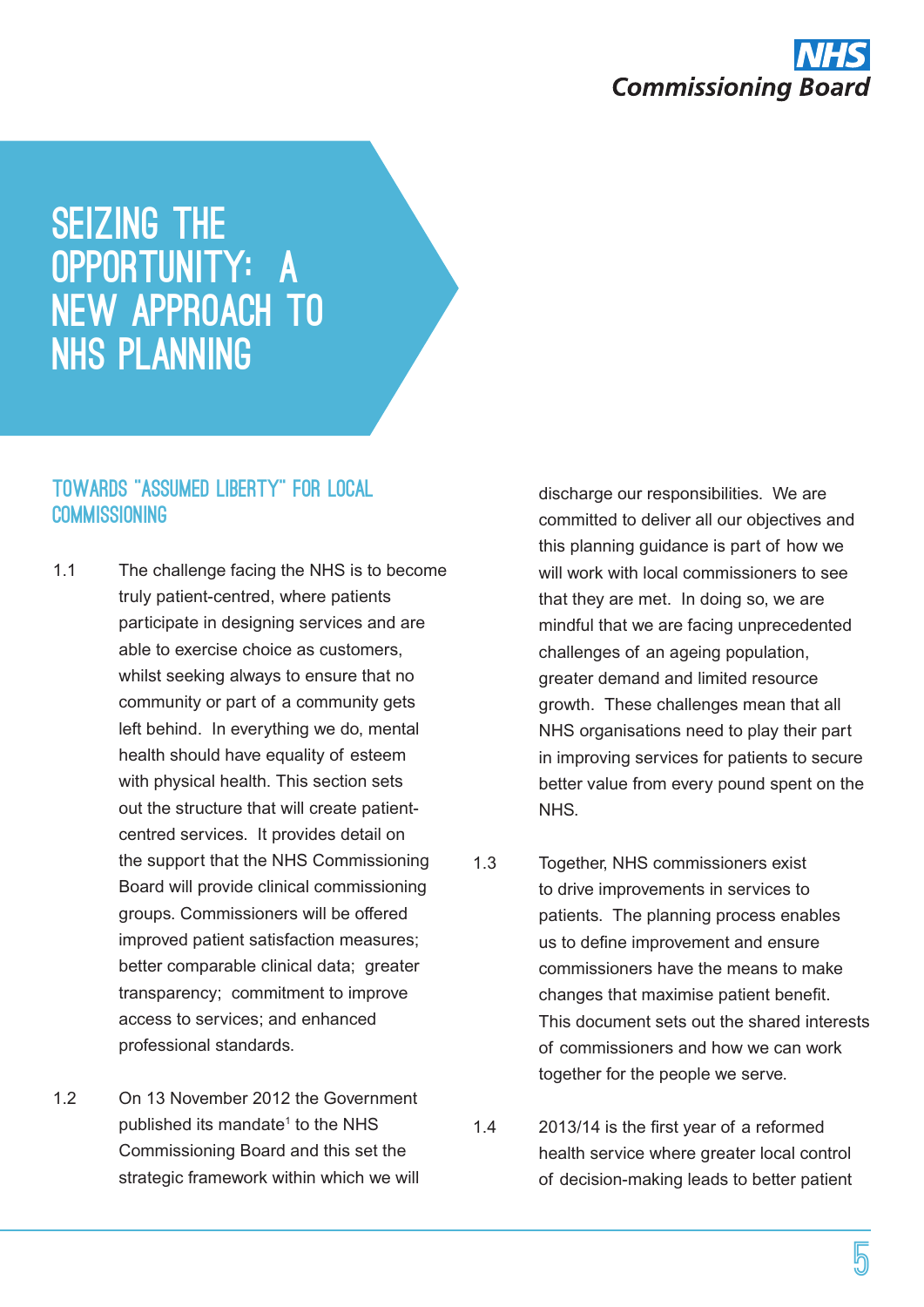outcomes and service improvements. Our NHS will be driven by local people through greater public participation and transparent access to data. Clinical commissioning groups and local communities are empowered to prioritise on the basis of local needs and patient and public preferences – liberty is assumed rather than granted.

- 1.5 The NHS Commissioning Board will be one player in securing better services for patients, providing leadership of the NHS commissioning system and support for clinical commissioning groups to help them realise their own ambitions. We will support real action to address variation in the quality of care and health inequalities.
- 1.6 We are taking an approach to secure better outcomes as defined by the five domains of the NHS Outcomes Framework<sup>2</sup> and upholding the rights and pledges within the NHS Constitution $3$ within available resources. In doing so, we will not be asking anything of local commissioners that is not being asked of the NHS Commissioning Board or set out in statute.
- 1.7 We will use the information we receive from clinical commissioning groups and our own direct commissioning to assure ourselves that:
	- each clinical commissioning group and the NHS Commissioning Board itself are maximising quality improvements within their resource allocations;
	- commissioning by clinical

commissioning groups and the NHS Commissioning Board is complementary in driving overall improvement;

- we have the information we need for public accountability on the performance of the NHS; and
- NHS organisations are taking the decisions they need to ensure longer term sustainability and success.
- 1.8 We will support commissioners by ensuring that we all have comparable data. The NHS Standard Contract will include the requirement that all NHS funded providers submit data sets that comply with published information standards. We will work with Healthwatch England to identify national issues of patient interest and with local Healthwatch on areas of direct commissioning. We will expect clinical commissioning groups to do the same when developing their own plans.

## Patient-centred, customer-focused

- 1.9 This guidance addresses two key challenges:
	- *• guaranteeing no community is left behind or disadvantaged* – the commissioning system needs to be focused on reducing health inequalities and advancing equality in its drive to improve outcomes for patients; and
	- *• treating patients respectfully as customers and putting their interests first* – transforming the service offer of the NHS so that they can take control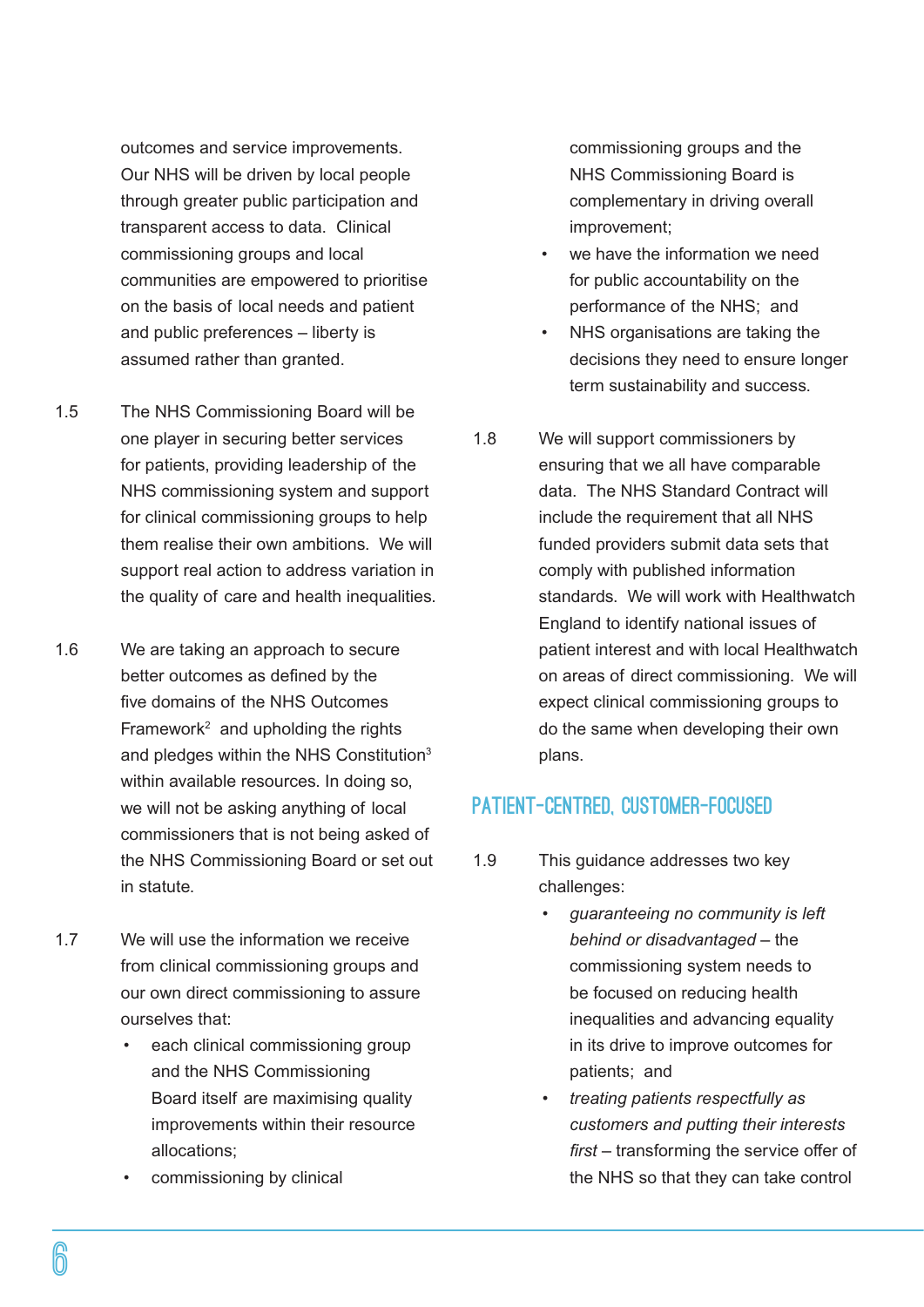

and make more informed choices, if they want to.

- 1.10 To meet these challenges, a patientcentred approach and the reformed structures provide three inter-related lenses through which planning can be viewed:
	- local area based planning;
	- clinical commissioning group organisational planning; and
	- direct commissioning by the NHS Commissioning Board.

More detail on each of these is provided later in this section.

- 1.11 We are committed to making time and space for local commissioners to identify and focus where they have identified a real health and wellbeing need for their area.
- 1.12 Rather than set targets, we have been working with clinical commissioning groups to identify what support the NHS Commissioning Board can offer to drive improvements in services to patients. An NHS Commissioning Assembly has been established to bring together leaders across NHS commissioning and organised around a single goal of securing the delivery of better outcomes for patients.
- 1.13 As a first step, the NHS Commissioning Board will provide five offers to NHS commissioners to give them the insights and evidence they need to produce better local health outcomes.

### Offer 1: NHS services, seven days a week

- 1.14 The NHS will move towards routine services being available seven days a week. This is essential to offer a much more patient-focused service and also offers the opportunity to improve clinical outcomes and reduce costs.
- 1.15 The limited availability of some hospital services at certain times can have a detrimental impact on all five domains of the NHS Outcomes Framework. Our National Medical Director will establish a forum that includes national and local commissioners, providers and regulators to identify how there might be better access to routine services seven days a week and report in the autumn of 2013. As a first stage, the review will focus on improving diagnostics<sup>4</sup> and urgent and emergency care. It will include the consequences of the non-availability of clinical services across the seven day week and provide proposals for improvements to any shortcomings. Emergency care should not be used when patients would benefit from care in other settings. Through our own direct commissioning and working with clinical commissioning groups, we will ensure that primary and community based services also deliver a high quality, responsive service both in and out of hours.

## Offer 2: More transparency, more choice

1.16 It is critical that patients and commissioners understand the quality of services being delivered within hospitals and other healthcare settings. To enable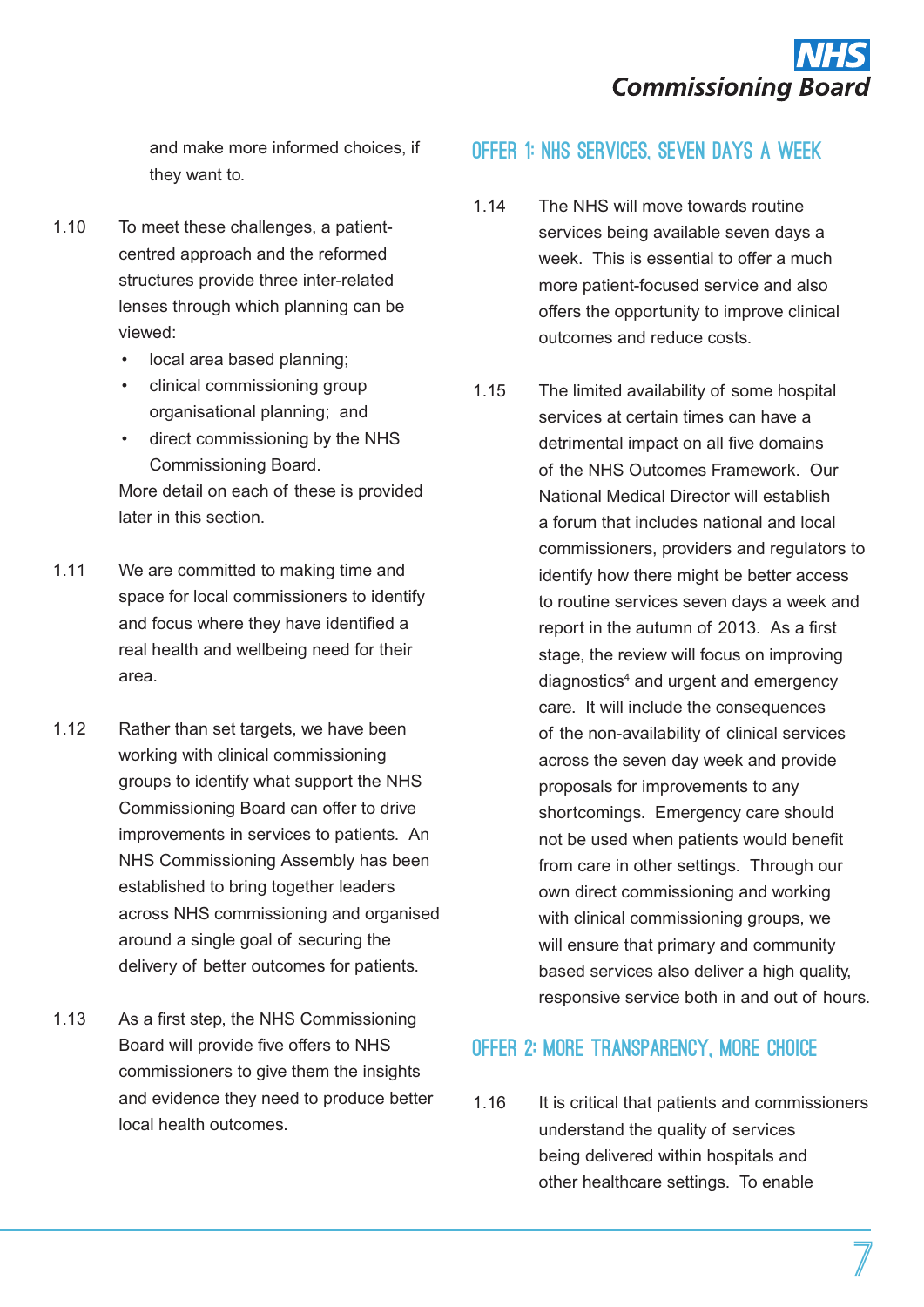this, with oversight from our National Medical Director, the Healthcare Quality Improvement Partnership (HQIP)<sup>5</sup> will develop methodologies for casemix comparison and, in conjunction with NHS Choices, publish activity, clinical quality measures and survival rates from national clinical audits for every consultant practising in the following specialties:

- adult cardiac surgery;
- interventional cardiology;
- vascular surgery;
- • upper gastro-intestinal surgery;
- colorectal surgery;
- orthopaedic surgery;
- bariatric surgery;
- • urological surgery;
- head and neck surgery; and
- • thyroid and endocrine surgery.
- 1.17 These data will be published by summer 2013. Commissioners should ensure that each of their providers publishes its own information on these specialties on its website in a format defined by HQIP. Publication will be part of the NHS Standard Contract from 2014/15 to allow for comparisons across hospitals.
- 1.18 This work is a ground-breaking step towards ensuring the rights and pledges set out in the NHS Constitution. including patients' right to choose the most appropriate setting for care, are delivered. This means choice both at the point of GP referral and along the care pathway. Choice and competition incentives are important insofar as they contribute to achieving better outcomes for patients and local communities. The

NHS Commissioning Board is working in partnership with Monitor to make available the best evidence of how, where and what circumstances choice and competition has the potential to make the biggest positive difference. By March 2013 we will have begun to publish practical, evidence-based guidance and tools to support patients, commissioners and providers.

# Offer 3: Listening to patients and increasing their participation

- 1.19 We need to know more about what our patients think of the services we commission and act on that information in designing and delivering services. We recognise a particular responsibility to ensure that the voice and views of currently disadvantaged groups are sought out and listened to.
- 1.20 We will expect commissioners to work with providers to put in place mechanisms for systematically capturing real-time patient and carer feedback and comment, as well as developing plans to gather public insight on local health services. Our aim is to ensure that all NHS funded patients will have the opportunity to leave feedback in real time on any service by 2015. This will start with a Friends and Family Test which will be introduced for all acute hospital inpatients and Accident and Emergency patients from April 2013 and for women who have used maternity services from October 2013. This will identify whether patients would recommend the hospital to those with whom they are closest and be an important part of the assurance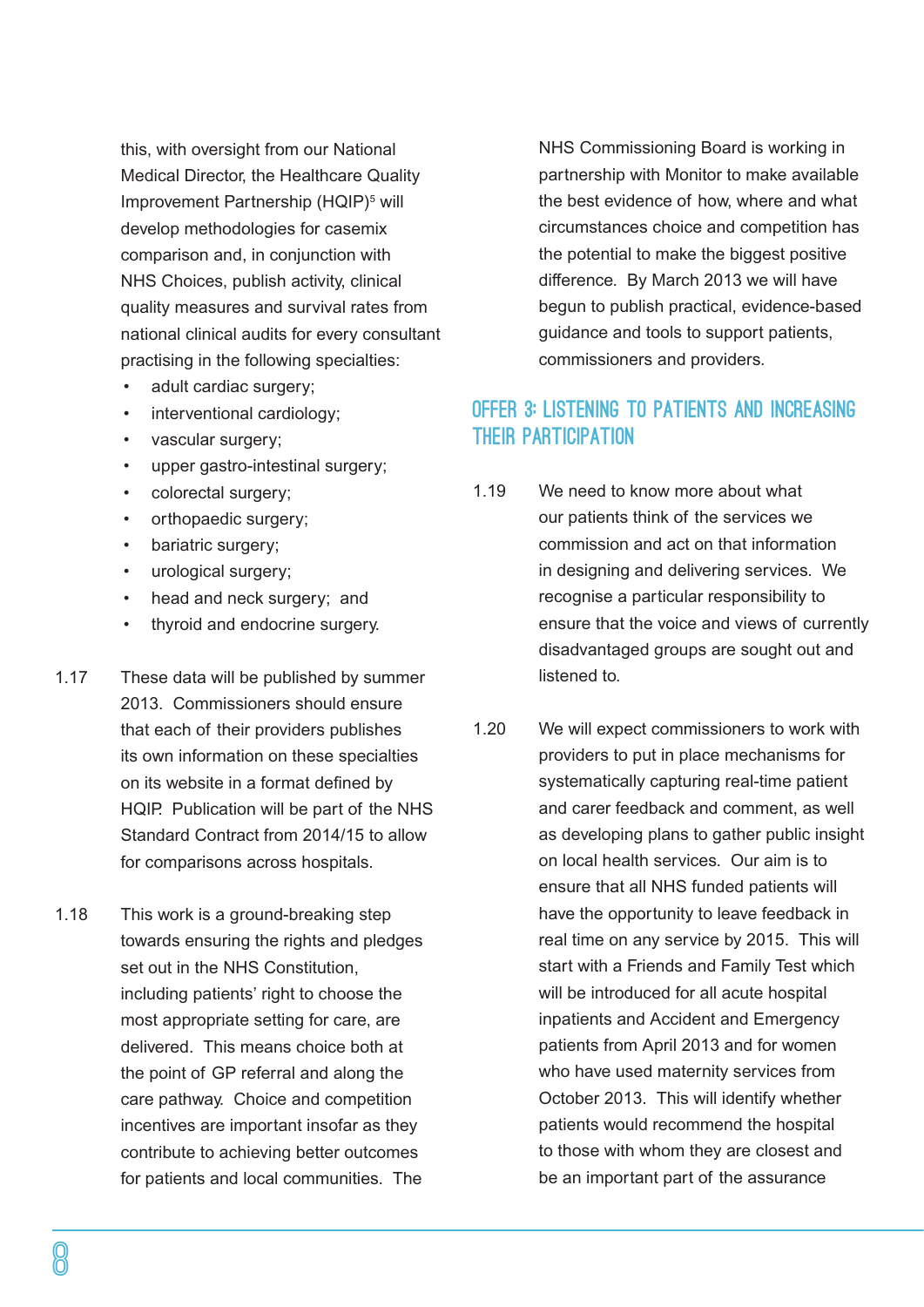

of clinical commissioning groups by the NHS Commissioning Board. Clinical commissioning groups will need to demonstrate what action they have taken as a consequence of feedback from the Friends and Family Test and work with providers on further roll-out from 2014/15.

- 1.21 In 2013/14 commissioners are expected to work with local Health and Wellbeing Boards to assess local population needs and with local Healthwatch to ensure that plans for patient and public involvement match local people's expectations for how they wish to be engaged at both individual and collective level. Commissioners are encouraged to develop local metrics for evaluating the social and economic return on investment and other impacts of their patient and public involvement activities.
- 1.22 We want to put patients in control and to offer them a world class customer service. For this reason, we will prioritise innovation in developing services around the needs of patients and the public. We will guarantee every patient the opportunity of online access to their own primary care medical record by the spring of 2015 and we will consult, by June 2013, on plans for provision of patient access to interoperable records across the pathway of care.
- 1.23 In line with the recommendations of *Innovation Health and Wealth: Accelerating*  adoption and diffusion in the NHS<sup>6</sup> we will expect commissioners to promote the benefits of technology in improving outcomes with a particular emphasis on much more rapid take up of telehealth and

telecare in line with patient need. We will support commissioners to provide patients with access to digital tools to help them manage health and care as they choose and shall also support a move to paperless referrals in the NHS by March 2015 so that patients and carers can easily book appointments in primary and secondary care.

## Offer 4: Better data, informed commissioning, driving improved outcomes

- 1.24 High quality relevant data is a key tool for commissioning – it underpins assumed liberty for clinical commissioning groups. We will work to ensure information systems are improved and integrated where necessary. We will build a modern data service, *<care.data>*, in health and social care. This will provide timely, accurate data derived from information collected as part of the care process and linked along care pathways. This will require universal adoption of the NHS number as the primary identifier by all providers in 2013/14.
- 1.25 To ensure that clinical commissioning groups have the information they need to make informed decisions about secondary care and enable commissioning for integrated care, we will collect a core set of clinical data from GP practices for 2013/14. This will support clinical commissioning groups' analysis of outcomes along patient pathways, while maintaining patient confidentiality. This dataset is published alongside this planning framework.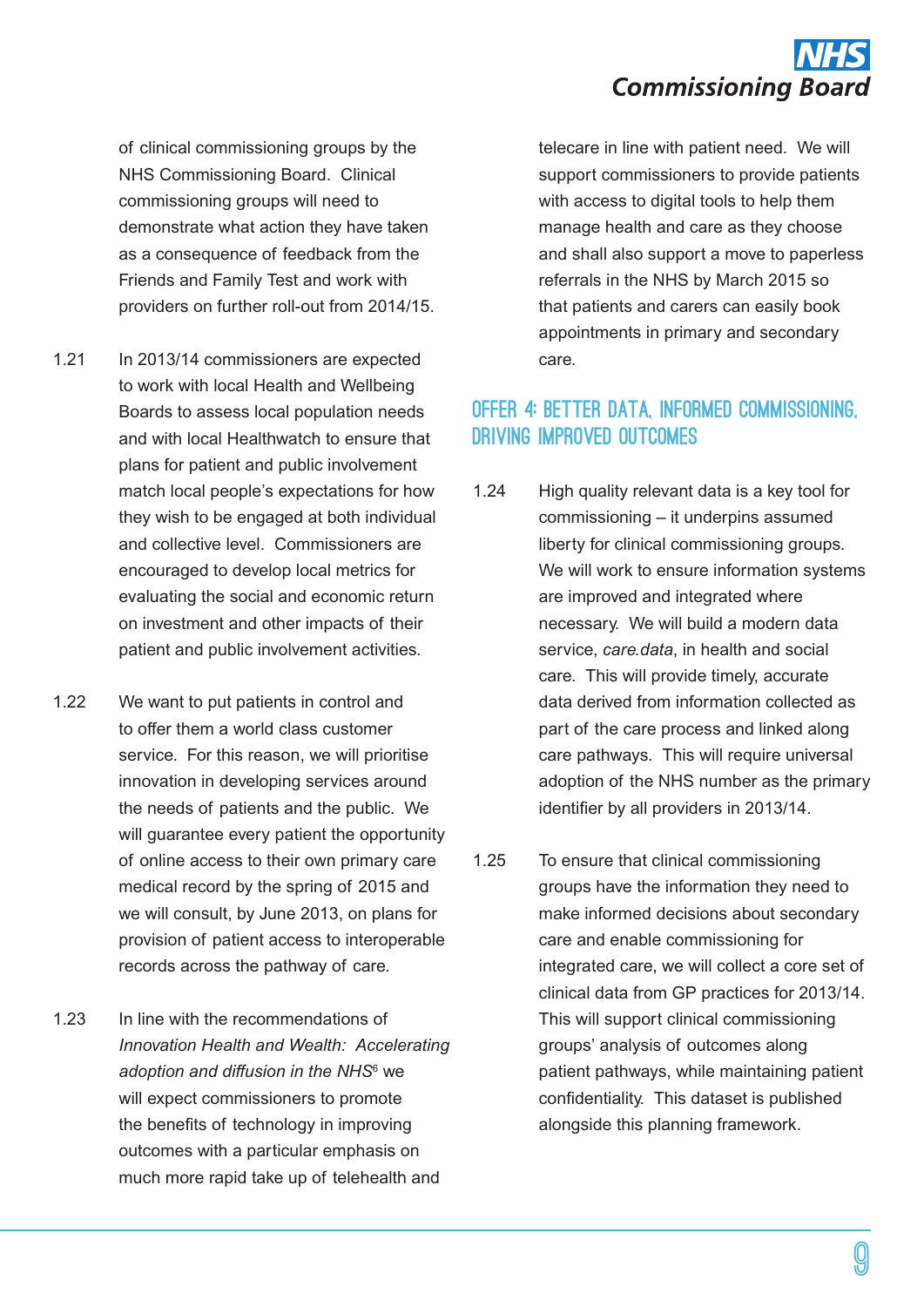- 1.26 Throughout 2013/14 commissioners must use sanctions within the NHS Standard Contract if they are not satisfied over the completeness and quality of a provider's data on the Secondary Uses Service (SUS).
- 1.27 We will work with clinical commissioning groups and providers to develop comprehensive clinical data for secondary care which we will consult on before development of planning guidance for 2014/15. We will expect secondary care providers to be able to account for the outcomes of all patients they treat and to adopt modern, safe standards of electronic record keeping by 2014/15. In 2013/14 we will expect secondary care providers to comply with data collections that have been approved by the Information Standards Board, including the Systemic Anti-Cancer Therapy dataset and Cancer Outcomes and Services dataset which will help us improve cancer outcomes for patients.
- 1.28 To support clinical commissioning groups develop their capacity to improve data quality, the NHS Commissioning Board's National Director for Patients and Information will produce advice by 31 March 2013 on what a high quality data set should look like and ask each clinical commissioning group to identify its own strategy in the light of our advice by 30 September 2013.

## Offer 5: Higher standards, safer care

*1.29 Transforming Care: A National response to Winterbourne View Hospital*<sup>7</sup> and the

forthcoming report by Robert Francis QC into the Mid Staffordshire NHS foundation trust provide stark reminders of the consequences for patients if their needs are not central to everything we do. All NHS commissioners must work together with their providers to ensure the recommendations in those reports are being addressed. We will include any relevant recommendations from these reports within our assurance of clinical commissioning groups. Specifically, the Winterbourne View report sets out responsibilities for clinical commissioning groups which should lead to a dramatic reduction in hospital placements for people with learning disabilities or autism in NHS funded care who have a mental health condition or challenging behaviour.

- 1.30 Compassion in Practice<sup>8</sup> sets out a new approach to improving our culture of compassionate care and in particular the actions necessary to maximise the role and expertise of nurses, midwives and care staff to deliver improved patient outcomes. It sets out the necessary values: care, compassion, competence, communication, courage and commitment – the 6Cs. As well as nurses, midwives and care staff, we expect all staff, including doctors, managers and support staff to embrace these values. We all want to see the highest standards of care, from childbirth where women should have choice and personalised care through children's services and adulthood to the end of people's lives.
- 1.31 Medical revalidation is designed to improve the quality and safety of care for patients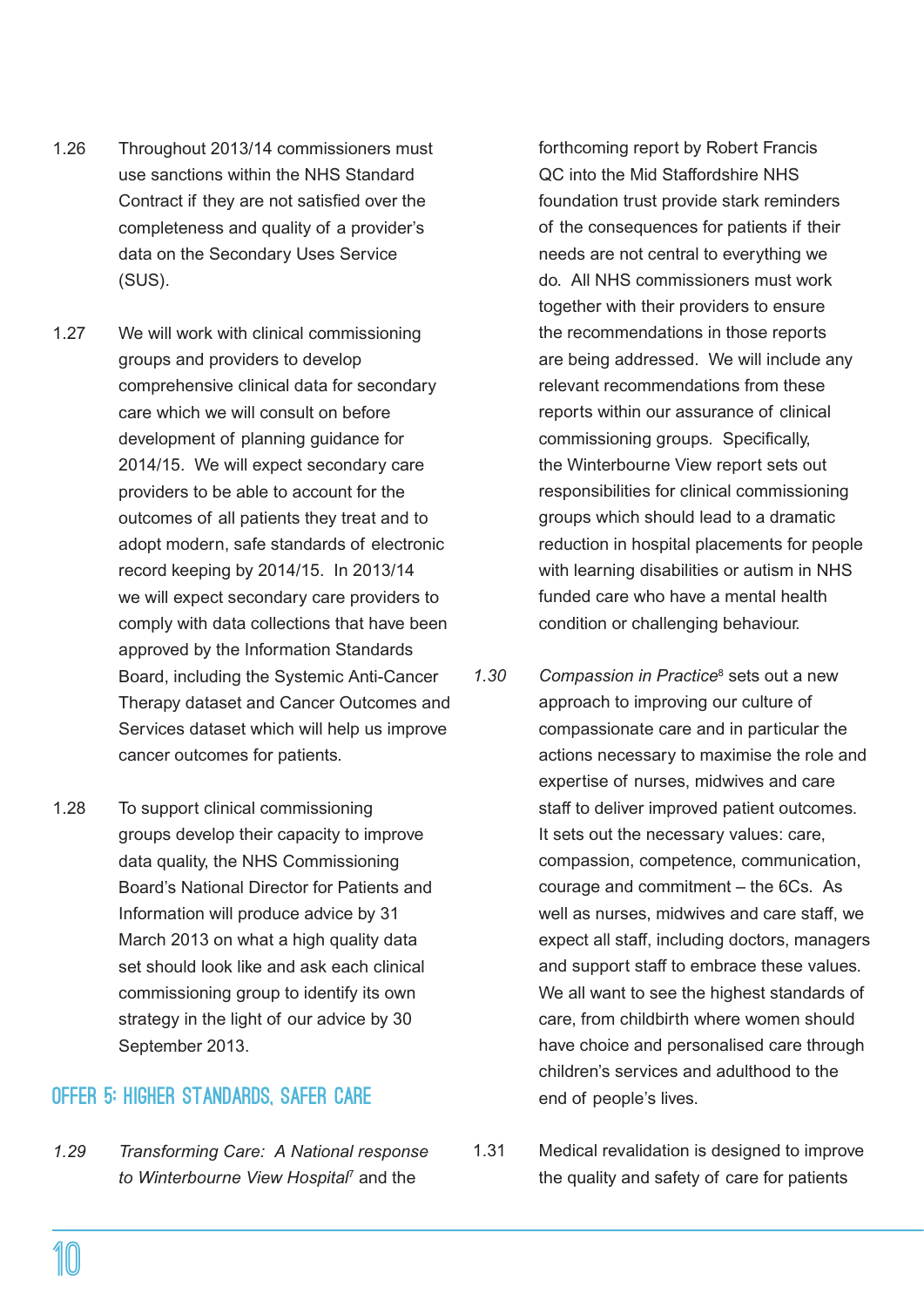

by ensuring that licensed doctors are up to date and fit to practice. Responsible officers must assure the quality and appraisal and clinical governance systems in their organisations to support this process.

1.32 In partnership with the NHS Leadership Academy9 we will ensure that the professionalism of management within the NHS meets the highest quality standards.

### Joined up, local planning

1.33 For the first time, local communities will drive NHS planning. The new Health and Wellbeing Boards create a close partnership between the NHS and local authorities and bring a new local accountability to assessing health and care needs. Both clinical commissioning groups and the NHS Commissioning Board Area Teams are members of each Health and Wellbeing Board. Health and Wellbeing Boards will be the key partnership forum for determining local priorities and providing oversight on their delivery. At a time of economic challenge it is vital that all organisations can understand their contribution to joined up working. Making the best use of resources through integration of provision around the needs of the service user should drive local priorities. Health and wellbeing partners have a key role in developing and supporting reconfiguration to ensure safe and sustainable services for patients. We will work with them to identify the parents of children with special educational needs or disabilities who could benefit

from a personal budget based on a single assessment across health, social care and education.

- 1.34 Health and Wellbeing Boards are a dynamic environment where the local health and wider needs of the population can be considered in partnership. The Joint Strategic Needs Assessment and the Joint Health and Wellbeing Strategy determine locally what needs to be done to support better outcomes and a better service to the public irrespective of organisational boundaries.
- 1.35 We have developed a Clinical Commissioning Group Outcomes Indicator Set, which includes NHS Outcomes Framework indicators that can be measured at clinical commissioning group level and additional indicators developed by NICE and the Health and Social Care Information Centre. These indicators are published alongside this guidance and will provide clear, comparative information for clinical commissioning groups, Health and Wellbeing Boards, local authorities and patients and the public about the quality of health services commissioned by clinical commissioning groups and the associated health outcomes. They will be useful for clinical commissioning groups and Health and Wellbeing Boards in identifying local priorities for quality improvement and to demonstrate progress that local health systems are making on outcomes. The Clinical Commissioning Group Outcomes Indicators have been selected on the basis that they help contribute to better outcomes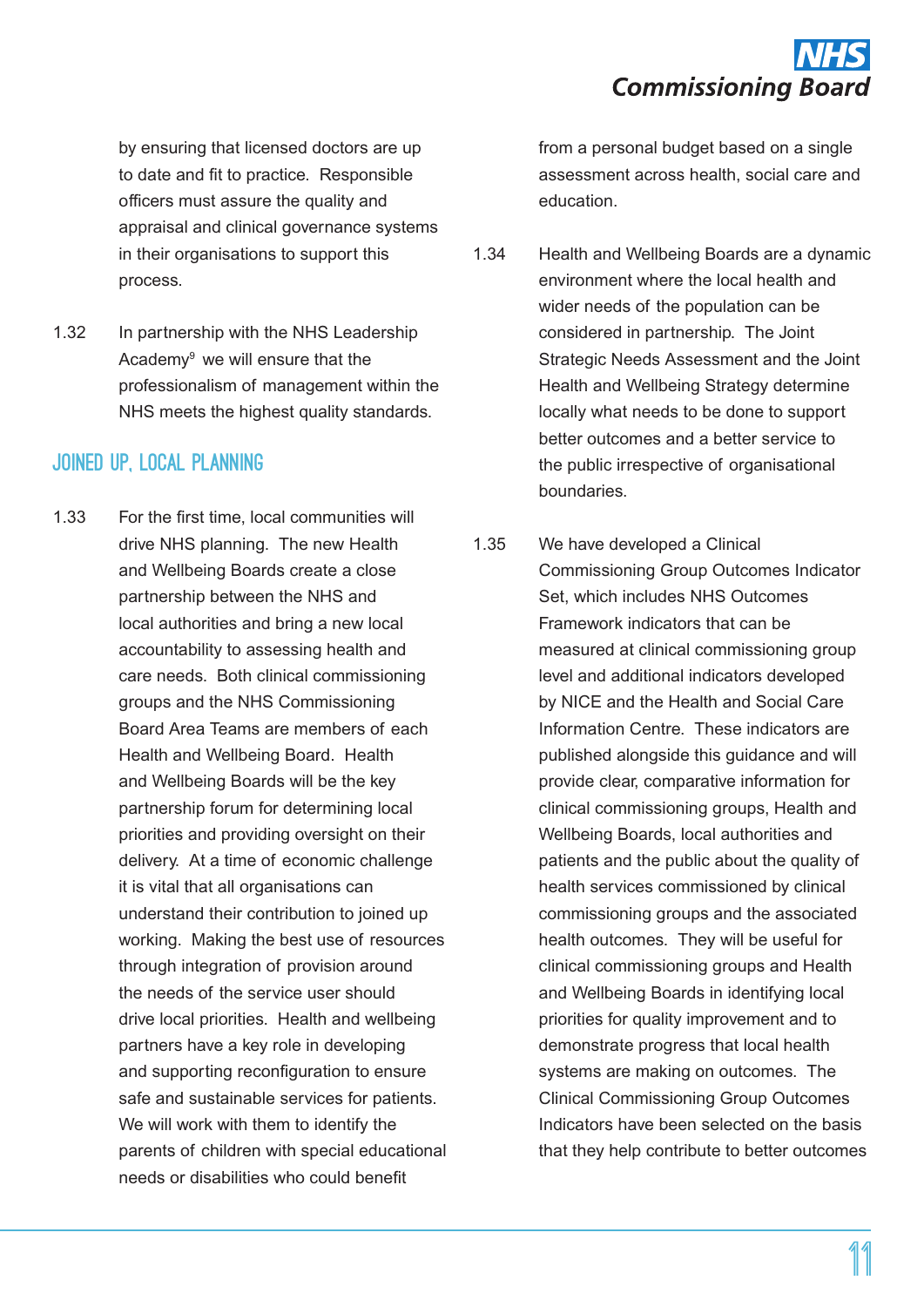across the five domains of the NHS Outcomes Framework.

- 1.36 The NHS Commissioning Board will not second-guess local priorities because we want local communities to determine what matters for them. To make this happen, we will:
	- through clinical commissioning groups, make available to Health and Wellbeing Boards all the information we hold that might support local decision-making;
	- provide each clinical commissioning group and Health and Wellbeing Board an outcomes support pack which provides comparative information at clinical commissioning group and local authority level; the packs include benchmarking information relating to the Clinical Commissioning Group Outcomes Indicator Set where data are available; and
	- operate on the understanding and expectation that all data are published, whether or not the issue it relates to has been prioritised locally or nationally.
- 1.37 A robust, joined up approach to planning would cover each of the following steps:
	- ensuring that all local partners are contributing – local health and care plus other local authority directors with an interest;
	- understanding how your locality compares with other areas against indicators in the outcomes frameworks;
	- understanding at a detailed level which groups of people within the locality are getting a raw deal from health and care services;
- engaging in open and creative ways with local communities to identify what matters most to them about their health and care. There is a particular need to seek out and listen to the voice and views of currently disadvantaged groups;
- using this quantitative and qualitative information to develop shared priorities based on outcomes that are in greatest need of improvement and the groups of people who are most disadvantaged;
- considering explicitly where and how commissioning budgets can be integrated whenever this will advance shared priorities, and taking the practical steps to ensure that people who will benefit, including in particular vulnerable groups and those with longterm conditions, receive an integrated experience of care; and
- aligning contracting around the shared priorities and putting in place mutual accountability across the partners.
- 1.38 The NHS Commissioning Board is committing to being actively engaged in every Health and Wellbeing Board and will expect each clinical commissioning group to be a strong contributor also.

# Clinical Commissioning: planning to meet **RESPONSIBILITIES**

1.39 As well as being a strong contributor to the Health and Wellbeing Board process, each clinical commissioning group will need to satisfy itself that it is maintaining its statutory duties to improve the quality of services, in particular to: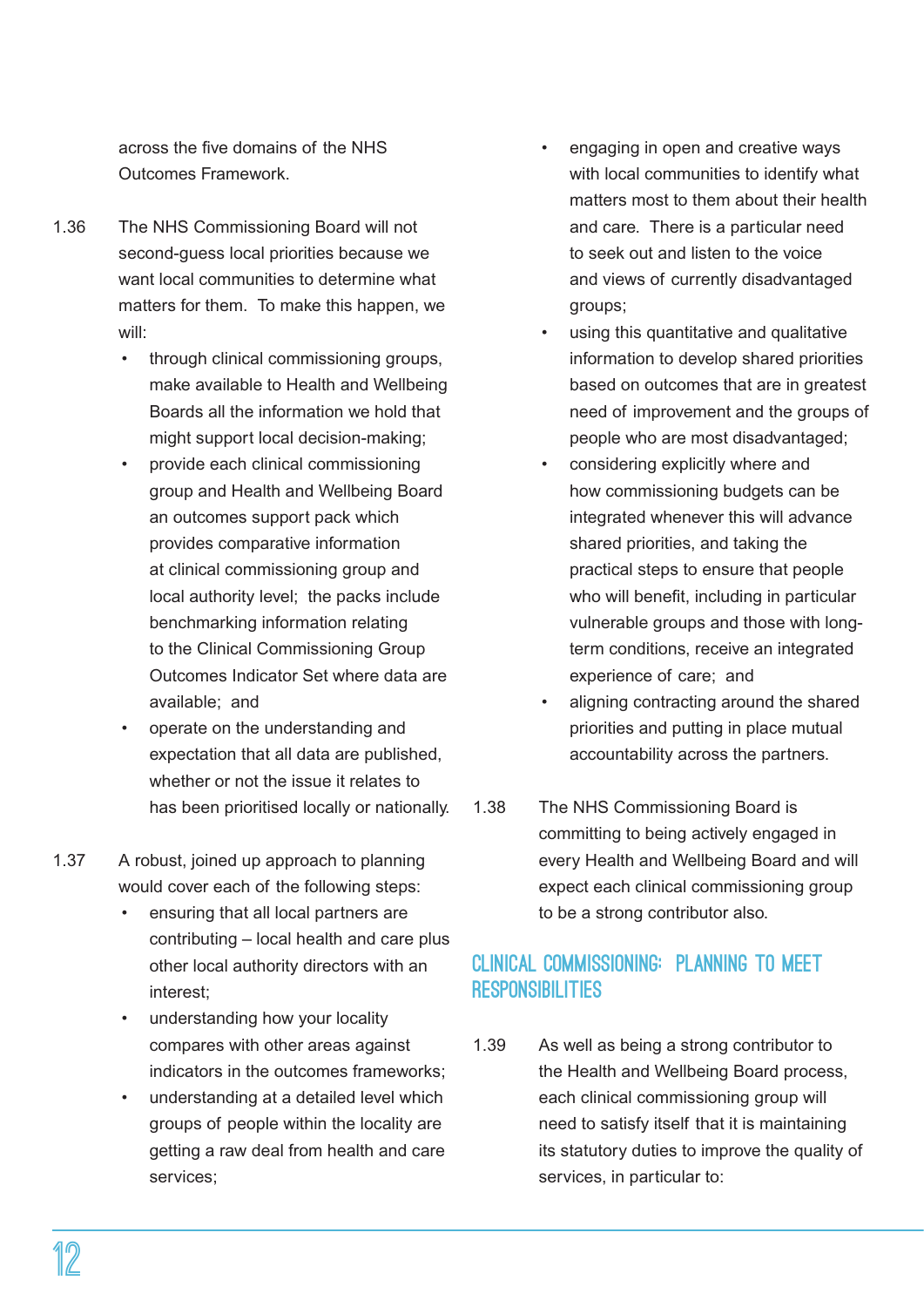

- reduce inequalities;
- obtain appropriate professional advice;
- ensure public involvement:
- meet financial duties: and
- take account of the local Joint Health and Wellbeing Strategy.
- 1.40 For its part, as the oversight body charged with assessing clinical commissioning groups against their statutory duties, the NHS Commissioning Board will provide a single consistent approach to each of these areas. What clinical commissioning groups are asked to do, will be consistent with how they are held to account, how they are assessed and how they are rewarded.

## DIRECT COMMISSIONING BY THE NHS Commissioning Board

- 1.41 We will directly commission services in five areas:
	- primary medical, dental, pharmacy and optical services as well as all other dental services<sup>10</sup>:
	- $\cdot$  specialised services<sup>11</sup>;
	- some specific public health screening and immunisation services;
	- • services for members of the armed forces; and
	- services for offenders in institutional settings.
- 1.42 In doing so, we will aim to use a single operating model for each of these services to secure consistency of approach. We will adopt the same principles that we would expect clinical commissioning groups and other partners in the Health and Wellbeing Board to adopt around the transparency

and publication of information to allow the public to judge the quality of services commissioned on their behalf.

- 1.43 As the national commissioning body, we will be positioning ourselves as a system leader and develop exemplar models of direct commissioning. We will act in a transparent and collaborative way and be as challenging on ourselves about quality improvement and the effective use of resources, as we are on other parts of the healthcare system.
- 1.44 The NHS Commissioning Board is accountable for ensuring the delivery of GP IT services and will devolve to clinical commissioning groups, the responsibility for operational management of these services. Clinical commissioning groups should commission appropriate GP information services, in line with the published operating model<sup>12</sup>. These services will be expected to provide clinical assurance and safety, ensuring practices are supplied with appropriate clinical systems, integration with national systems and IT support services.

# Emergency preparedness

1.45 There are some areas where national determination is required. Emergency preparedness, resilience and response (EPRR)13 across the NHS remains a core function of the NHS, required in line with the Civil Contingencies Act 2004. All NHS organisations will identify accountable emergency officers to assume executive responsibility and leadership at service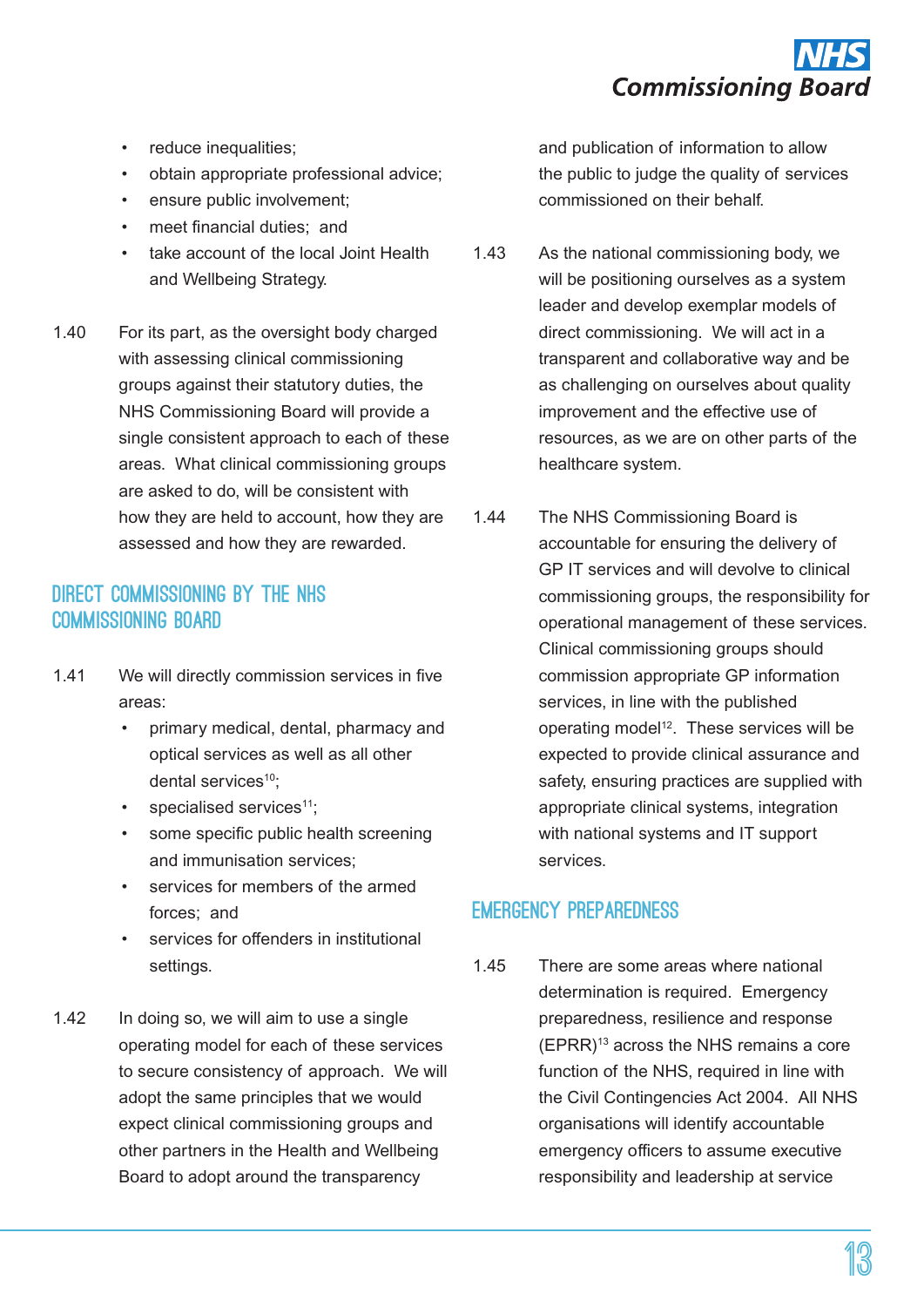and ensure compliance with published guidance.

- 1.46 All NHS organisations are required to maintain preparedness to respond safely and effectively to a full spectrum of significant incidents and emergencies that could impact upon health or patient care, such as pandemic 'flu, mass casualty, potential terrorist incidents, severe weather, chemical, biological, radiological and nuclear incidents, and public health incidents. Trusts must also be resilient to maintain continuity of key services in the face of disruption from identified local risks such as adverse weather, fuel supply shortages and industrial action.
- 1.47 From April 2013, all NHS organisations are required to contribute to the coordinated planning for both emergency preparedness and service resilience through their local health resilience partnerships. These partnerships will form the basis for all strategic joint work in this area, with Public Health England and with all our local partners. It is important that the NHS engages proactively at all levels as these new ways of working will form the basis for future decision-making.
- 1.48 Commissioners must ensure that they maintain the current capability and capacity of existing Hazardous Area Response Teams (HARTs) in ambulance trusts.

## PROTECTING PATIENTS: CONTINUITY OF CARE

1.49 Commissioner Requested Services are services that will be considered for protection should a provider fail. Monitor will publish guidance for commissioners to follow to ensure that key NHS services remain available for patients if a provider experiences serious financial difficulty. They will form part of Monitor's Continuity of Service framework<sup>14</sup>, which aims to make sure patients continue to have access to the services they need in their local area.

- 1.50 As part of the Continuity of Service framework, commissioners will decide which services should be designated Commissioner Requested Services. Providers of Commissioner Requested Services will be subject to additional licence conditions in the proposed NHS provider licence.
- 1.51 Initially, all services offered by NHS foundation trusts that were previously identified in their terms of authorisation as "mandatory services" will automatically be classified as Commissioner Requested Services. During 2013/14, commissioners should begin to review this automatic classification, in line with Monitor's guidance.

## Seizing the opportunity

1.52 The NHS belongs to us all. We are unashamedly ambitious for patients and will work relentlessly to empower them, putting them at the heart of the NHS, ensuring their voices are heard and that their choices drive the improvements that will shape our services. We will be realistic in our ambitions. We will support planning, providing oversight and assurance, helping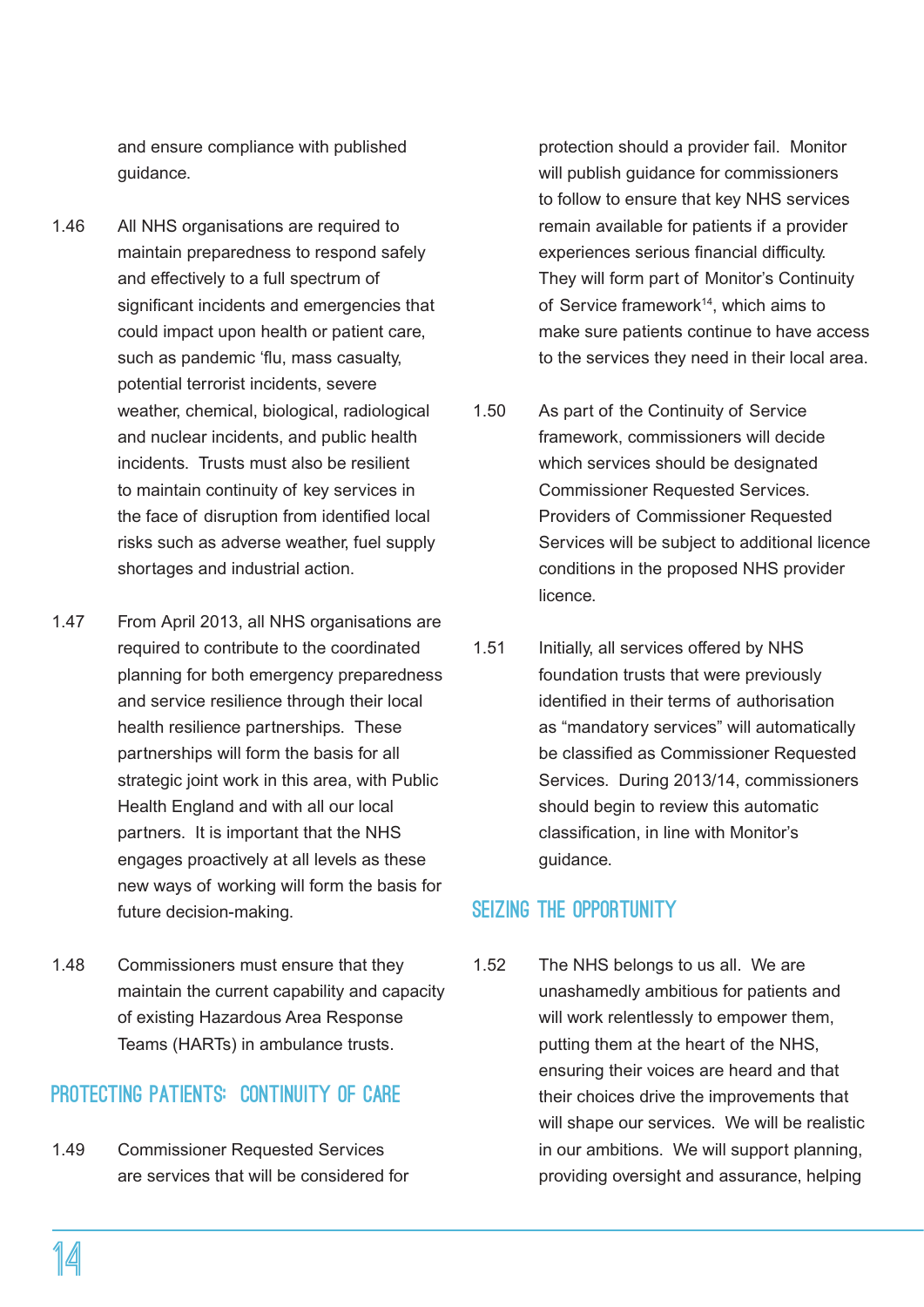

balance immediate and long-term improvement, and guiding careful use of resources to ensure current delivery is not put at risk. In doing so, we need to be focused on the wider economic and financial situation, where our push for improvement will be at a time of increasing demand for services within tight financial constraints.

- [http://www.dh.gov.uk/health/2012/12/final-](http://www.dh.gov.uk/health/2012/12/final)winterbourne/ 8 <http://www.commissioningboard.nhs.uk/nursingvision>
- 9 [http://www.leadershipacademy.nhs.uk/](http://www.leadershipacademy.nhs.uk)
- 
- 10<http://www.commissioningboard.nhs.uk/files/2012/06/ex-comm-pc.pdf>
- 11<http://www.commissioningboard.nhs.uk/files/2012/11/op-model.pdf>
- <sup>12</sup> GP IT Services operating model v027 final
- 13<http://www.commissioningboard.nhs.uk/ourwork/gov/eprr>/

14 [http://www.monitor-nhsft.gov.uk/home/news-events-and-publications/](http://www.monitor-nhsft.gov.uk/home/news-events-and-publications/our-publications/consultations/consultations-and-engagement-monito-1) [our-publications/consultations/consultations-](http://www.monitor-nhsft.gov.uk/home/news-events-and-publications/our-publications/consultations/consultations-and-engagement-monito-1)and-engagement-monito-1

<sup>1</sup> <https://www.wp.dh.gov.uk/publications/files/2012/11/mandate.pdf>

<sup>2</sup> [http://www.dh.gov.uk/health/2012/11/nhs-](http://www.dh.gov.uk/health/2012/11/nhs)outcomes-framework/

<sup>3</sup> [http://www.nhs.uk/choiceintheNHS/Rightsandpledges/NHSConstitution/](http://www.nhs.uk/choiceintheNHS/Rightsandpledges/NHSConstitution/ Pages/Overview.aspx) [Pages/Overview.aspx](http://www.nhs.uk/choiceintheNHS/Rightsandpledges/NHSConstitution/ Pages/Overview.aspx)

<sup>4</sup> See Implementing 7 Day working in Imaging Departments : Good Practice Guidance. A Report from the National Imaging Clinical Advisory Group. DH 2011.

<sup>5</sup> <http://www.hqip.org.uk>/

<sup>6</sup> [http://www.dh.gov.uk/prod\\_consum\\_dh/groups/dh\\_digitalassets/](http://www.dh.gov.uk/prod_consum_dh/groups/dh_digitalassets/documents/digitalasset/dh_134597.pdf)

[documents/digitalasset/dh\\_134597.pdf](http://www.dh.gov.uk/prod_consum_dh/groups/dh_digitalassets/documents/digitalasset/dh_134597.pdf)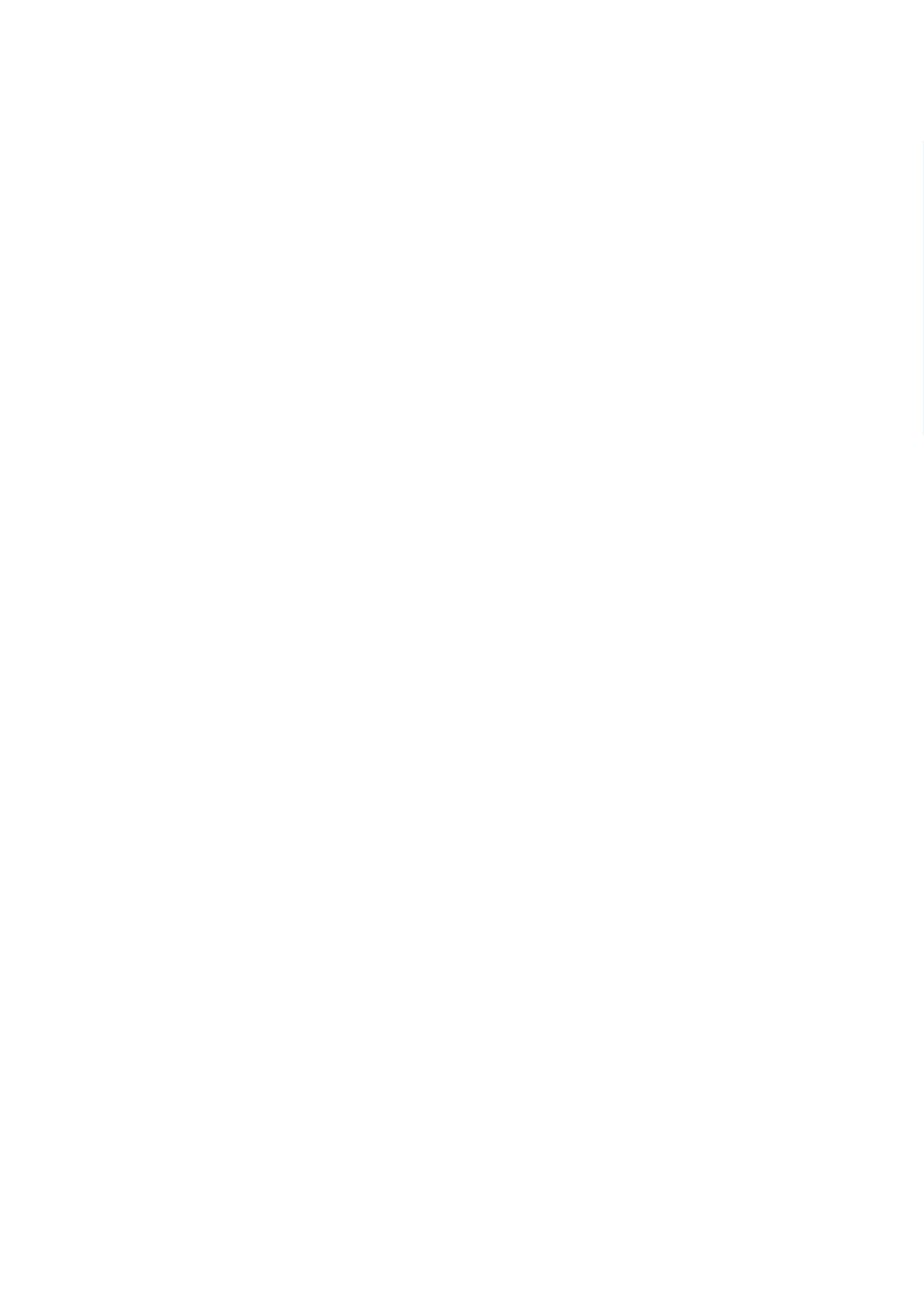

# Improving outcomes, reducing inequalities: our responsibilities

2.1 We are committed to improving outcomes for patients with all mental and physical conditions that are amenable to health and care treatment. In supporting clinical commissioning groups and our own commissioning to improve outcomes, we have identified a number of outcome and delivery measures that commissioners can use to assure themselves that progress is being made. These are informed by our mandate, will help us to deliver it and will support our accountability to the Department of Health. The mandate asks us to oversee improvements against the NHS Outcomes Framework, ensure patients' rights and pledges under the NHS Constitution are maintained within allocated resources and with a view to meeting the QIPP challenge.

### Improving outcomes

2.2 Improving the quality of care that patients receive and the outcomes we achieve for the people of England is what unites NHS commissioners in a common purpose.

2.3 The five domains of the NHS Outcomes Framework help shape what we are striving to achieve for the patients and populations we serve:



#### *Equality and addressing health inequalities*

2.4 Within each of these domains, tackling health inequalities and being focused on advancing equality will drive everything we do. Each domain will address inequalities so that those most in need have most to gain from the interventions we make. The outcomes for people with mental health are as important to us as those for physical health. Using outcomes in NHS planning is a radical departure from the pursuance of process targets. As such, we are at the beginning of a journey and 2013/14 will be a test-bed year as we develop an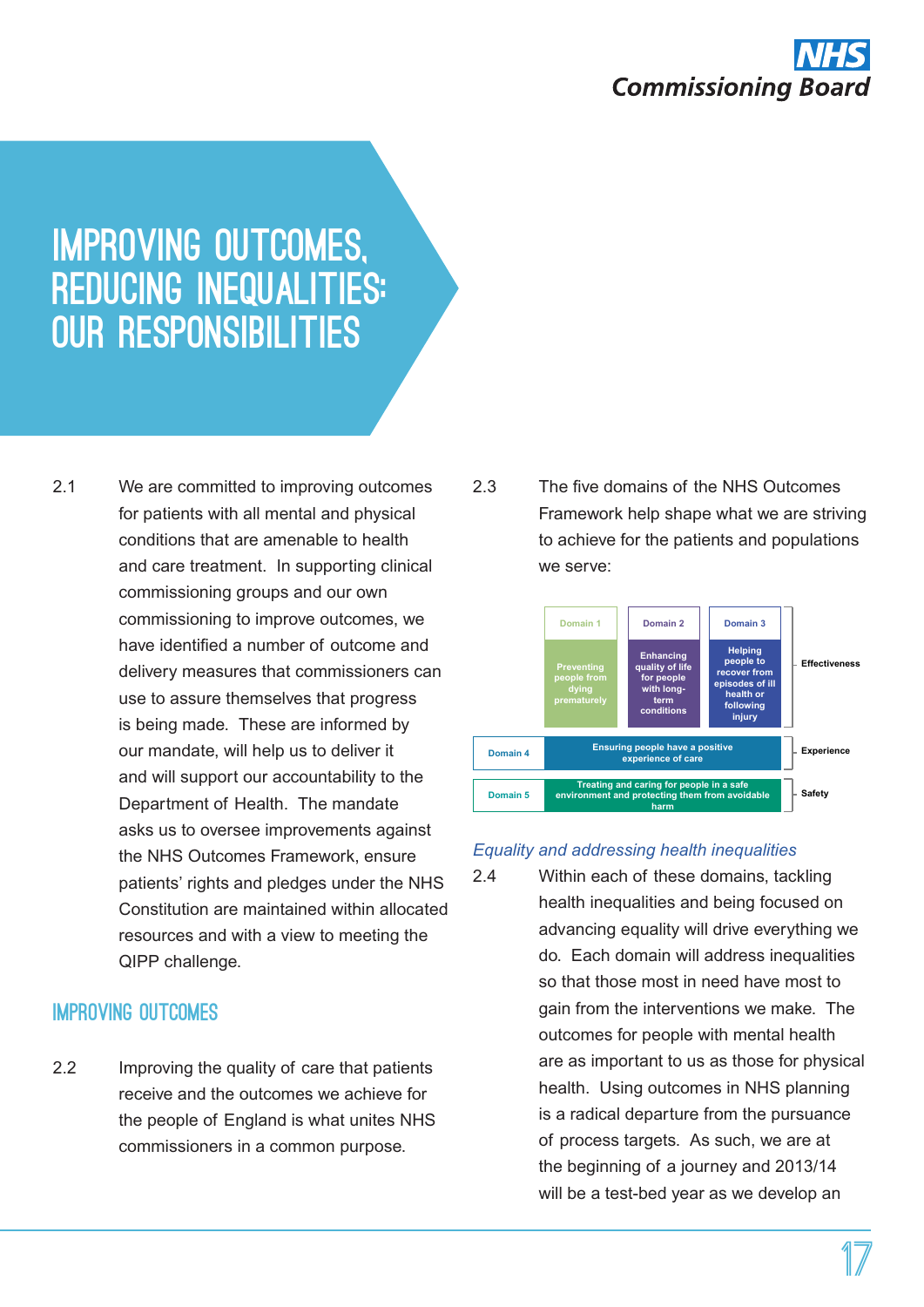understanding of how an outcomes-based approach will work in practice.

2.5 Throughout this planning round we will not second-guess local commissioning by setting improvement requirements but will expect clinical commissioning groups and our own commissioners to prioritise and make most improvement against those indicators where there is greatest local need. For each of the five domains, we have identified the measures from the NHS Outcomes Framework best placed to provide assurance in planning and delivery, where clinical commissioning group data exists and a baseline can be determined for 2013/14. These are set out in Annex A and will be used to inform clinical commissioning groups and ourselves on whether progress is being made. To support local quality improvement and provide transparency, the Clinical Commissioning Group Outcomes Indicators Set published alongside this guidance will provide additional information for commissioners and Health and Wellbeing Boards about the quality of local health services.

#### *Domain 1: Preventing people from dying prematurely*

- 2.6 The NHS Outcomes Framework has identified four key contributions to address premature mortality and the need for better prevention:
	- earlier diagnosis;
	- improving early management in community settings;
	- improving acute services and treatment; and
	- preventing recurrence after an acute event.

2.7 NHS commissioners should work with Public Health England, Health and Wellbeing Boards and local government to develop and provide integrated approaches to dealing with these issues, for example through better use of NHS health checks, so that we can become one of the most successful countries in Europe at preventing premature deaths.

## *Domain 2: Enhancing quality of life for people with long-term conditions*

- 2.8 We have identified three areas for action to support the commissioners in providing person-centred and integrated care for people with long-term conditions:
	- improvements in primary care;
	- putting patients in charge and giving them ownership of their care, such as through personalised care plans and budgets; and
	- coordination and continuity of care.
- 2.9 There is a critical role for clinical commissioning groups and our direct commissioners to work together under the auspices of the local Health and Wellbeing Boards. For example, if each Health and Wellbeing Board can determine its local expectation for improved diagnosis of dementia, we can commission primary care services in a way that secures improved diagnosis rates while the clinical commissioning group can commission services to reflect the treatment needed. We can aggregate each of the locally determined diagnosis rates to identify the national ambition for 2013/14.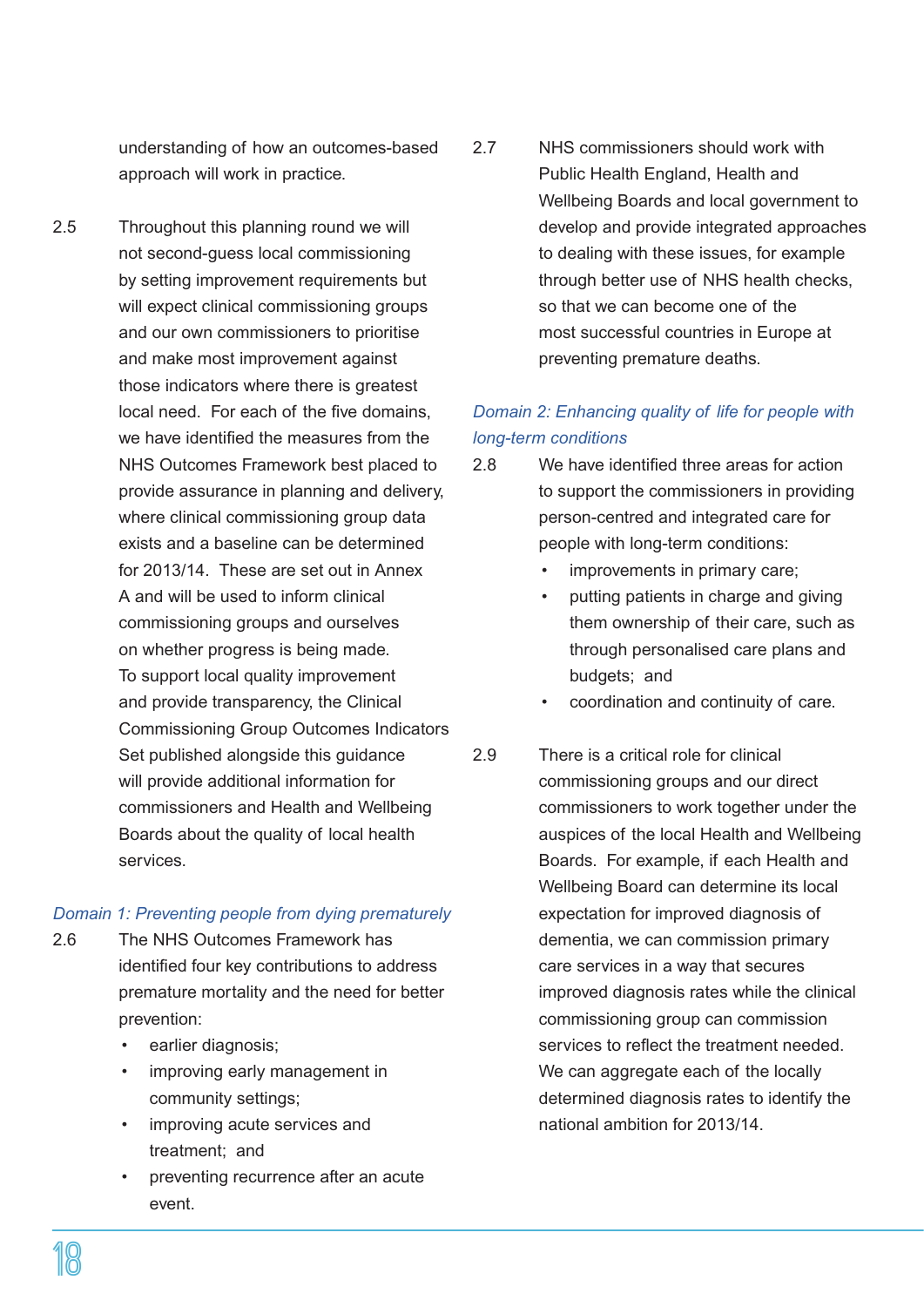

### *Domain 3: Helping people to recover from episodes of ill-health or following injury*

- 2.10 Avoidable admissions to hospitals need to be addressed, as well as maximising the effectiveness of treatment and providing the right support at the right time. Commissioners will be expected to support an approach that:
	- keeps people out of hospital when better care can be delivered in other settings;
	- ensures effective joined-up working between primary and secondary care;
	- delivers high quality and efficient care for people in hospital; and
	- coordinates care and support for people following discharge from hospital.
- 2.11 The NHS Standard Contract will not allow for hospitals to be reimbursed for admissions within 30 days of discharge following an elective admission. Payments for other readmissions will depend upon locally agreed thresholds. Commissioners should work with providers to invest savings in better reablement and post-discharge support initiatives.

#### *Domain 4: Ensuring people have a positive experience of care*

- 2.12 The final arbiter of the outcome of any NHS interaction is the patient's experience. In developing a more patient-centred approach, we have identified three key issues that require a commissioner response during 2013/14:
	- rapid comparable feedback on the experience of patients and carers;
	- building a capacity and capability in

both providers and commissioners to act on patient feedback; and

assessing the experience of people who receive care and treatment from a range of providers in a coordinated package.

### *Domain 5: Treating and caring for people in a safe environment and protecting them from avoidable harm*

2.13 Commissioners should use the National Quality Dashboard to identify any potential safety failures in providers. At the same time, the NHS Commissioning Board is introducing a zero tolerance approach to MRSA infections. It will be expected that all cases will involve a Post Infection Review to identify why an infection occurred, and how future cases of infection can be avoided. For *Clostridium difficile*, we will support an approach based on significant reductions in incidence. Reducing the incidence of MRSA and *Clostridium difficile* infections will be one of the national measures used to calculate the Quality Premium for clinical commissioning groups.

# PATIENTS RIGHTS: THE NHS CONSTITUTION

2.14 The NHS Constitution sets out the universal rights and pledges for all NHS patients. We all aim to ensure the requirements of the NHS Constitution are met for everyone that uses NHS services. In doing so we wish to see mental and physical health valued equally. Delivery of NHS Constitution rights and pledges on waiting times for its patients will be one of the factors taken into account in determining Quality Premium payments for clinical commissioning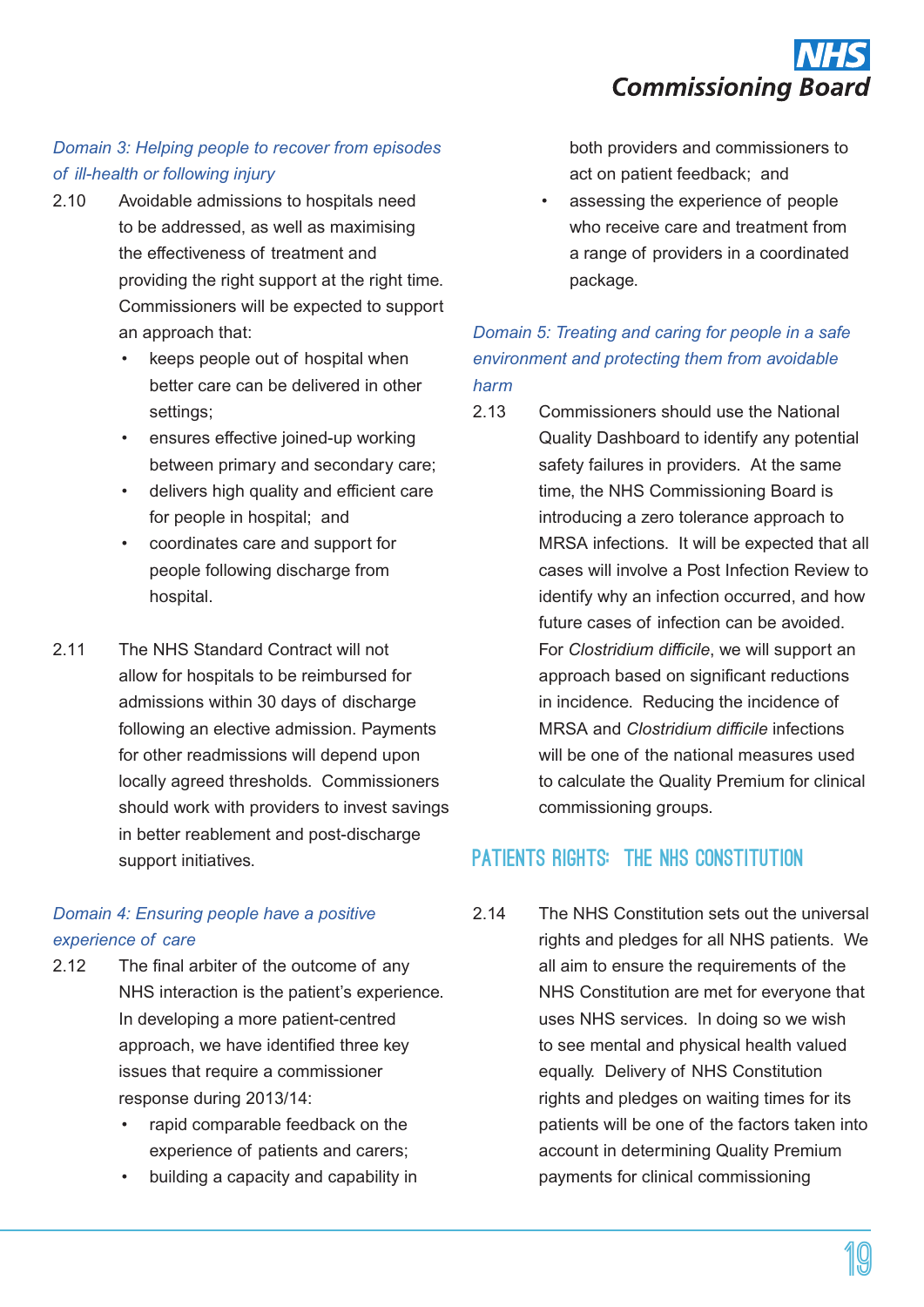groups. The Department of Health is consulting on strengthening the NHS Constitution. For planning purposes, the NHS Commissioning Board advises clinical commissioning groups to use the consulted position which is as set out in Annex B, together with the thresholds we will use in assessing organisational delivery.

# Eliminating long waiting times

- 2.15 NHS staff are to be congratulated for the significant reductions in waiting times achieved over the past few years. That success is now documented as patient rights under the NHS Constitution. Each patient has a right to access non-urgent consultant-led treatment within the maximum waiting time of 18 weeks, or for the NHS to take all reasonable steps to offer a range of alternative providers if this is not possible.
- 2.16 However, there remains a small number of patients who are waiting too long. It is unfair to provide patients with a right and then not deliver against it. As such, we wish to identify an absolute minimum for all patients. From 2013/14 the following additional safeguard will be in place:
	- zero tolerance of any referral to treatment waits of more than 52 weeks, with intervention, including contractual fines when this occurs.
- 2.17 To ensure treatment takes place as described in the NHS Constitution, we will make progress in four areas aimed at providing patients and commissioners

with the information they need to exercise choice:

- • by April 2013 we will publish examples of good practice on where patients have been brought successfully within the maximum limit waiting times, including:
	- i) raising awareness of and responding to patients' requests for treatment at a range of alternative providers where treatment within 18 weeks is at risk; and
	- ii) use of Patient Tracking Lists (PTLs) to manage waiting lists and proactively identify cohorts of patients who must be treated to ensure they do not wait longer than 18 weeks.
- the NHS Standard Contract will make it a requirement for all letters for first outpatient appointments to include standard information on the right to a treatment within a maximum waiting time and what patients can do if they are concerned that they are or will be waiting longer than 18 weeks;
- we will explore how providers can inform patients of their estimated waiting time, as early as possible in their pathway, including whether they are at risk of waiting longer than 18 weeks; and
- we will explore how Choose and Book can be used to raise patients' awareness of their right to treatment within 18 weeks and their expected waiting times and to support them in choosing alternative providers.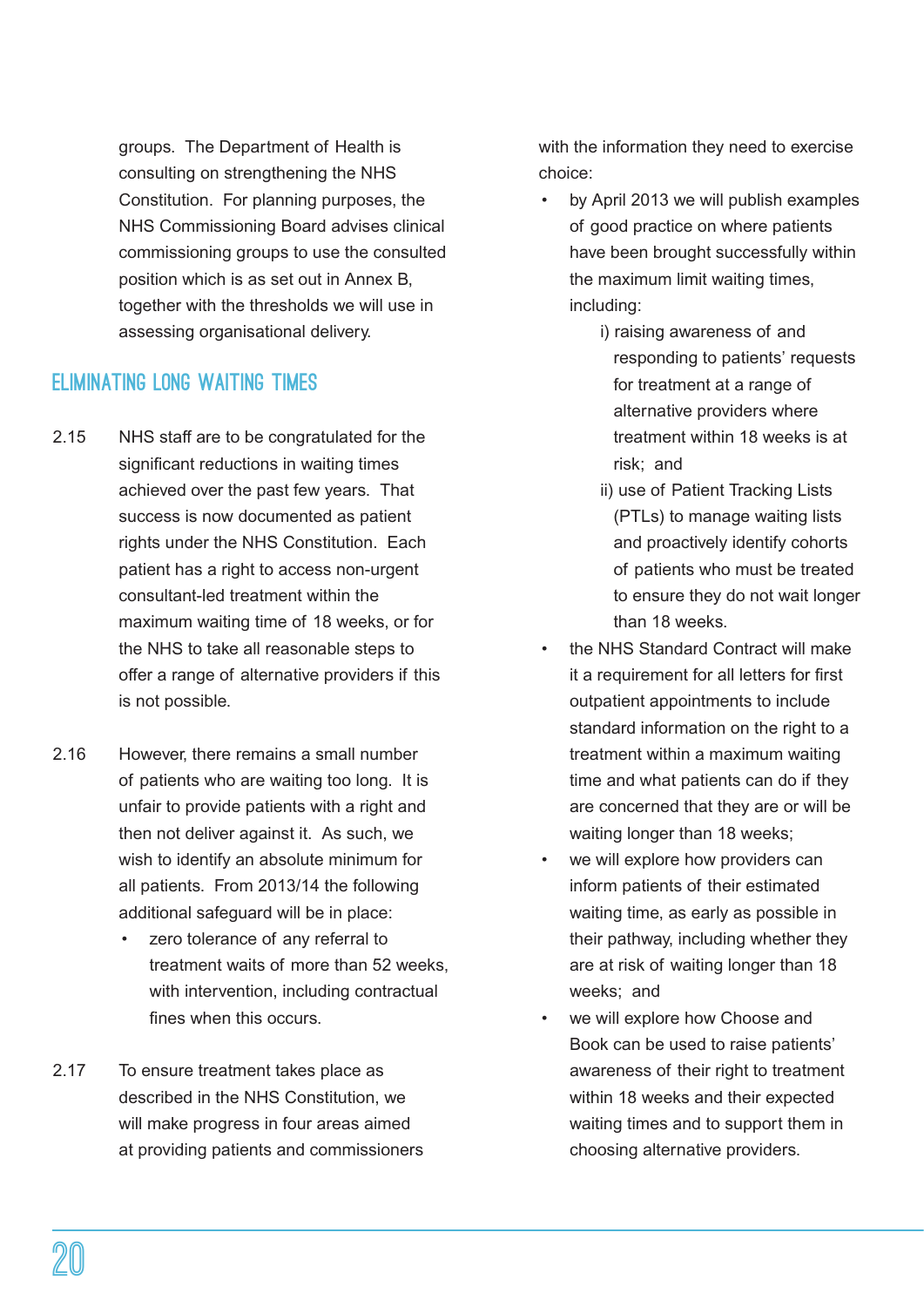# More responsive care: urgent and emergency care

- 2.18 The response by NHS staff to emergencies has significantly improved over recent years so that the NHS Constitution can provide for minimum response times for patients in Accident and Emergency (A&E) Departments or waiting for an ambulance.
- 2.19 To help support the integration of services at the point a patient arrives at an A&E Department in an ambulance, we are setting the expectation that:
	- all handovers between an ambulance and A&E Department must take place within 15 minutes and crews should be ready to accept new calls within a further 15 minutes; with
	- a contractual fine for all delays over 30 minutes, in both situations, and a further fine for delays over an hour, in both situations.
- 2.20 Neither is it acceptable for patients to be waiting on trolleys in A&E Departments and we will expect that as a minimum no patient experiences a trolley wait of longer than 12 hours.

# Keeping our promises: reducing **CANCELLATIONS**

2.21 The NHS Constitution also includes a pledge that all patients who have operations cancelled, on or after the day of admission (including the day of surgery), for non-clinical reasons to be offered another binding date within

28 days, or the patient's treatment to be funded at the time and hospital of the patient's choosing.

2.22 In support of this, and to improve the patient experience, we will also expect that no patient has to tolerate an urgent operation being cancelled for the second time.

# **MENTAL HEALTH**

2.23 We wish to see better outcomes from mental health services. Our mandate anticipates the completion of the full roll-out of the access to psychological therapies programme by 2014/15 and the NHS Commissioning Board will expect clinical commissioning groups to commission services with that roll-out in mind and for the recovery rate to reach 50 per cent.

## **FINANCE**

2.24 We want to promote strong and autonomous clinical commissioning groups. In doing so, we want them to regard their financial resources as the means to secure better patient outcomes, rather than numbers to feed into technical accounting mechanisms. They should set an annual budget against their plan and ensure that they operate within it throughout the year. As such, we will expect strong clinical commissioning group financial accountability with greater scrutiny in those cases where our approach to risk management has identified that more regular or in depth financial reporting is needed. The key measures are: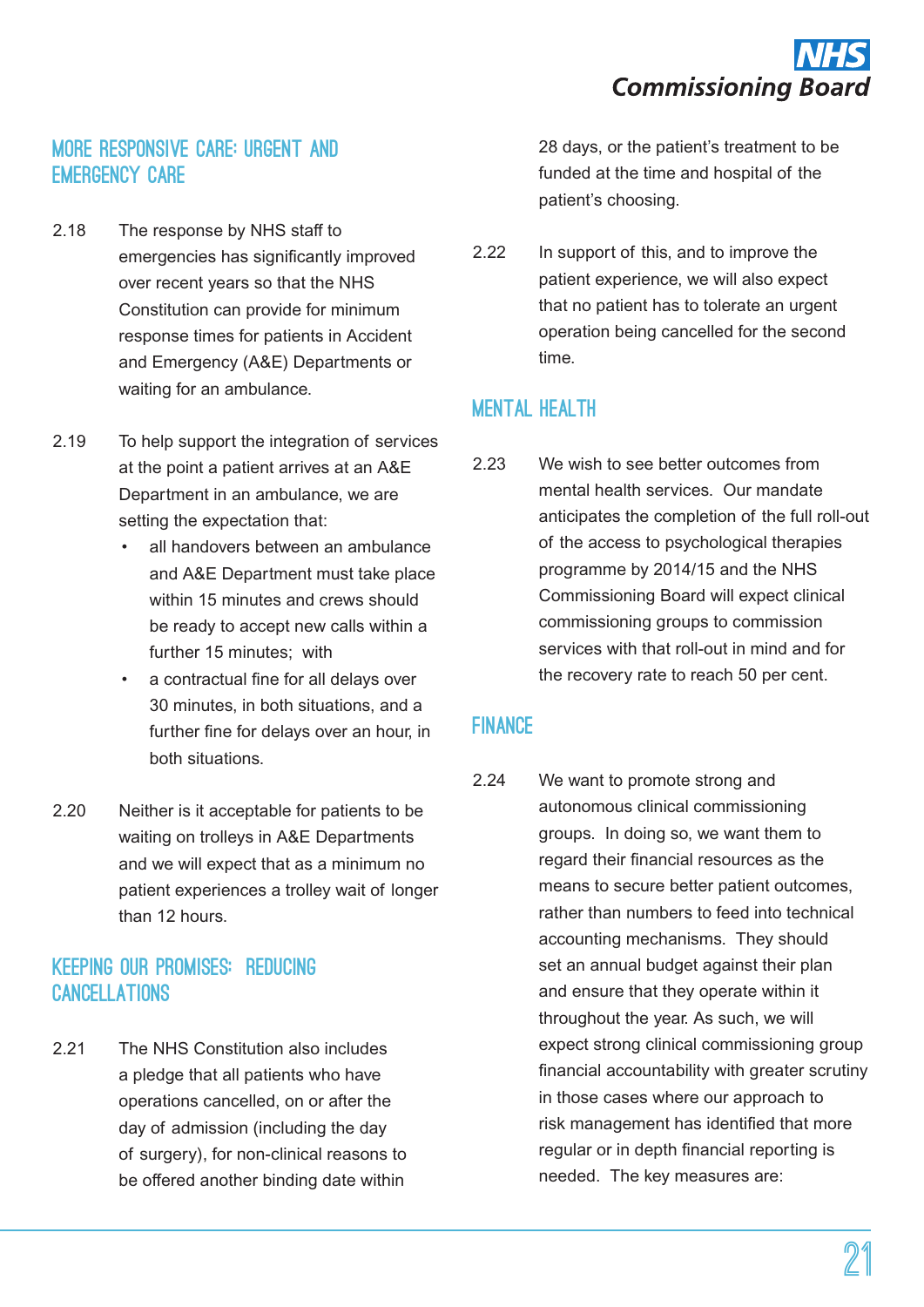- • financial forecast outturn and performance against plan;
- an assessment of the range of risk inherent in plans and mitigation strategies:
- underlying financial position after adjusting for non-recurrent items;
- triangulation of spend and activity between commissioning and provider plans; and
- delivery of running cost targets.

# Quality, innovation, productivity and prevention (QIPP)

2.25 To ensure that the NHS continues to improve outcomes for patients in years to come, it is important that we are taking the significant actions now that will sustain and safeguard quality in future years. Focusing just on outcomes in the coming year, or waiting until later to tackle foreseeable problems, both fail to live up to our strategic responsibilities. That is why QIPP work remains essential. The creation of clinically-led commissioners comes at a critical time in delivering improved quality at a time of limited resource growth. The first two years of the QIPP challenge have been dominated by central actions such as national pay restraint and efficiency requirements. The health service needs to be locally driven and undergo radical transformational change through clinical service redesign if improvements are going to support modes of delivery that are both sustainable and centred on patients' needs. From 2013/14, this means a step change in the approach to QIPP with full local

ownership of the clinical changes needed to ensure wider service and financial sustainability.

- 2.26 The National Quality Board<sup>1</sup> has provided a number of guides that commissioners can use in meeting their QIPP challenges. From 2013/14 we will be supporting clinical commissioning groups in meeting their own QIPP challenges and will do so in four ways:
	- building on the authorisation process which provided confidence that each clinical commissioning group could articulate its own QIPP challenge and that it had a solid platform for delivery;
	- adopting the "assumed liberty" approach rather than performance manage achievement of milestones, we (through our Area Teams) would expect to see assurance from each clinical commissioning group that its governance processes were robust to identify and respond to its own QIPP challenges and milestones over the next two years;
	- ensuring that our direct commissioning does not sustain outdated or outmoded service models when clinical commissioning groups have identified the need for improved delivery methods; and
	- the triangulation of activity, quality and cost data and intelligence to provide overall system assurance.
- 2.27 As the NHS continues to face the need to improve efficiency at an increasingly faster rate, it is essential that as providers identify ways to secure cost improvements,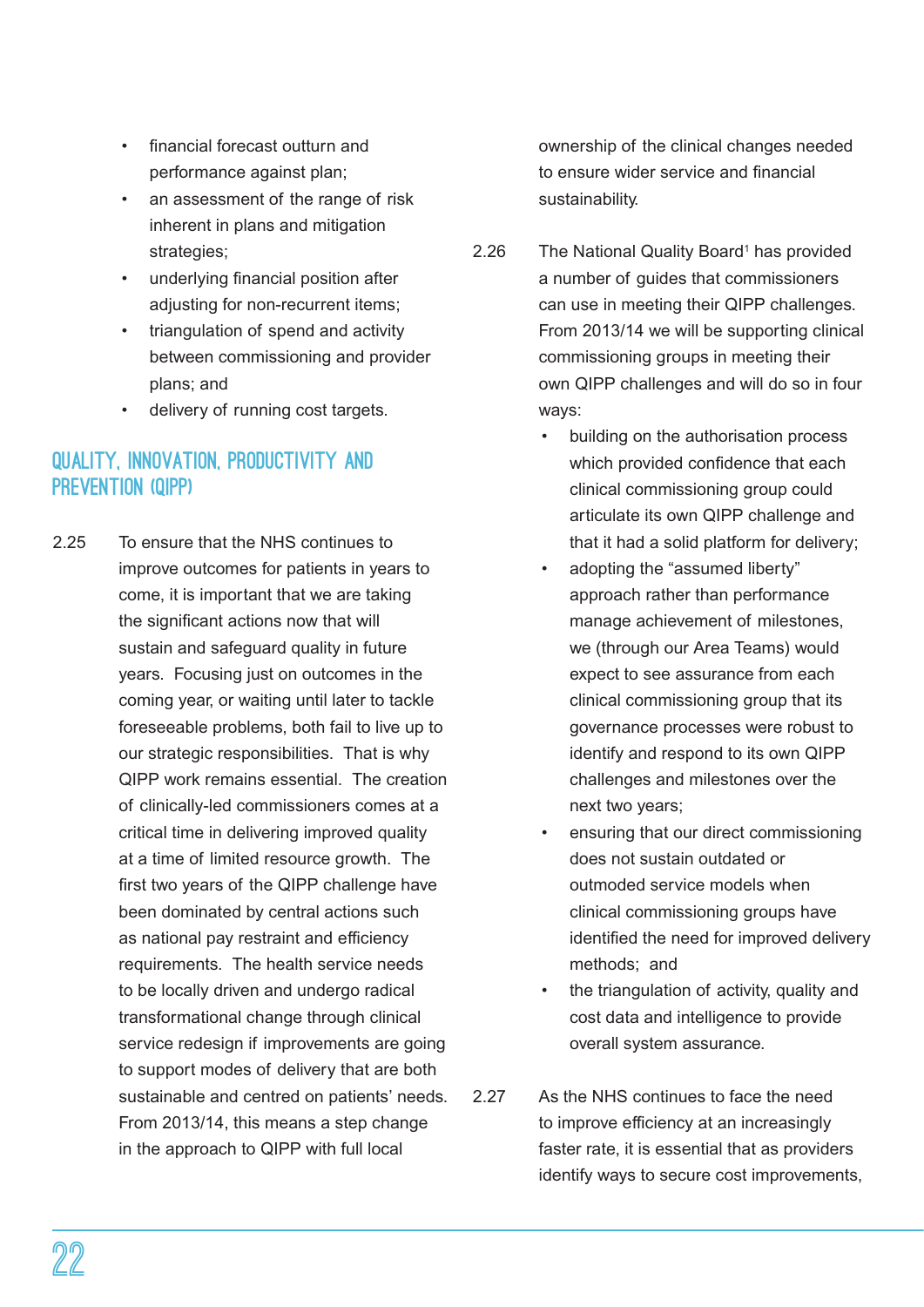

there is no trade-off with the quality of services provided. It is the fundamental responsibility of the Boards of provider organisations to ensure that any decisions to reduce costs do not have a negative impact on the quality of services. To be contracted to receive NHS services, all commissioners will operate on the basis that any cost improvement programmes must be agreed by the Medical and Nursing Directors of the provider as having been assured as clinically safe.

2.28 In addition, the clinical leaders of clinical commissioning groups must make their own assessment of cost improvements and be satisfied that services are safe for patients with no reduction in quality. To support decision making they should use the National Quality Board's "how to" guides, the potential impact on local and nationally accredited tools, such as the National Quality Dashboard, the NHS Safety Thermometer and any likely impact on staff and patient surveys, including the Friends and Family Test. Before making any changes to the thresholds for treatment, clinical commissioning groups must also be satisfied that their clinical leaders have confirmed that they are not contravening NICE guidance.

- 2.29 To provide assurance on QIPP, commissioners will want to maintain close oversight of patient activity and local plans should include trajectories of how activity will change over the next two years.
- 2.30 The NHS Commissioning Board will seek assurances from the Boards of clinical

commissioning groups that as a minimum the processes set out above have been followed so that we can be satisfied that each decision to change the cost base of a service has been assessed by clinical experts and identified as being safe and without resulting in the rationing of care on a basis that does not reflect clinical need. Thus, we will receive systemic oversight through assurance by:

- each clinical commissioning group providing confirmation that it has carried out a clinically-led quality impact assessment of all cost improvement schemes undertaken by its providers;
- the use of local metrics and intelligence such as the views of staff and patients, more clinically based tools such as the NHS Safety Thermometer and other resources developed locally to reflect the needs of the local health economy; and
- a line of sight on the clinical assurances that there has been no clinically inappropriate reduction in the availability of local services.
- 2.31 Implementation of *Innovation Health and Wealth, accelerating adoption and diffusion in the NHS* remains a priority for the development of QIPP. All NHS organisations should demonstrate how they are driving innovation and developing delivery mechanisms for long-term success and sustainability of innovation in their health economy.
- 2.32 NHS organisations should demonstrate their commitment to implementing each element of the Comply or Explain regime,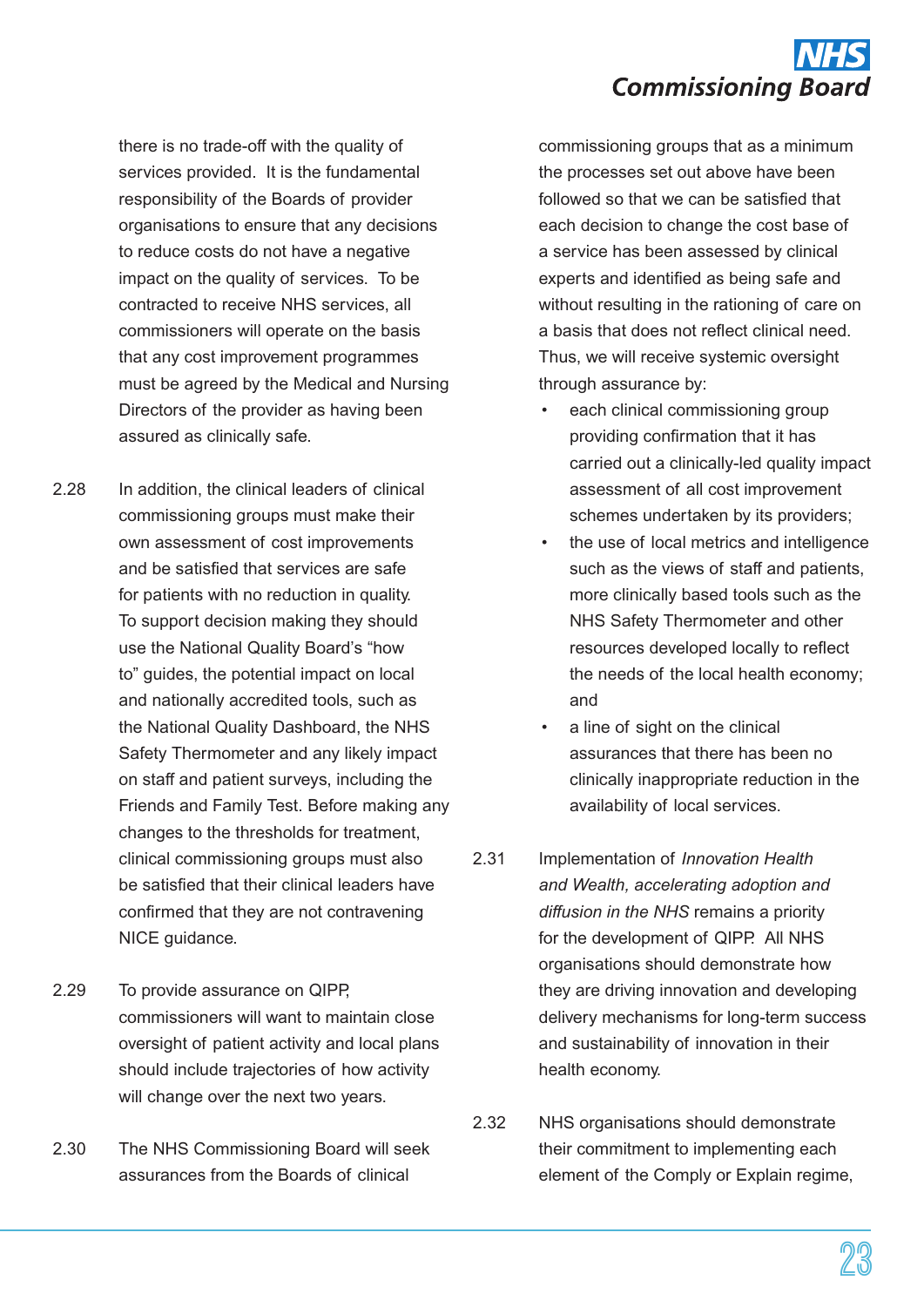and we will set out compliance in the NHS Standard Contract. Where there is deviation from compliance then the same or higher standard must be met. There are four elements to Comply or Explain:

- automatic inclusion of positive NICE Technology Appraisals in local formularies in a planned way that supports safe and clinically appropriate practice;
- publication of local formularies;
- tracking of adoption of NICE Technology Appraisals through the Innovation Scorecard; and
- support to overcome the system barriers to implementation of NICE Technology Appraisal guidance and other guidelines through the NICE Implementation Collaborative.
- 2.33 The first Academic Health Science Networks (AHSNs) will become operational from April 2013. All clinical commissioning groups and our own direct commissioners should be members of an AHSN. The AHSNs will present a unique opportunity to align education, clinical research, informatics, innovation, training and education and healthcare delivery. Their goal is to improve patient and population health outcomes by translating research into practice and developing and implementing integrated health care services. Working with Academic Health Science Centres, they will identify innovations and spread their use at pace and scale through their networks.

<sup>1</sup> [http://www.dh.gov.uk/health/about-us/public-bodies-2/advisory-bodies/](http://www.dh.gov.uk/health/about-us/public-bodies-2/advisory-bodies/national) [national](http://www.dh.gov.uk/health/about-us/public-bodies-2/advisory-bodies/national)-quality-board/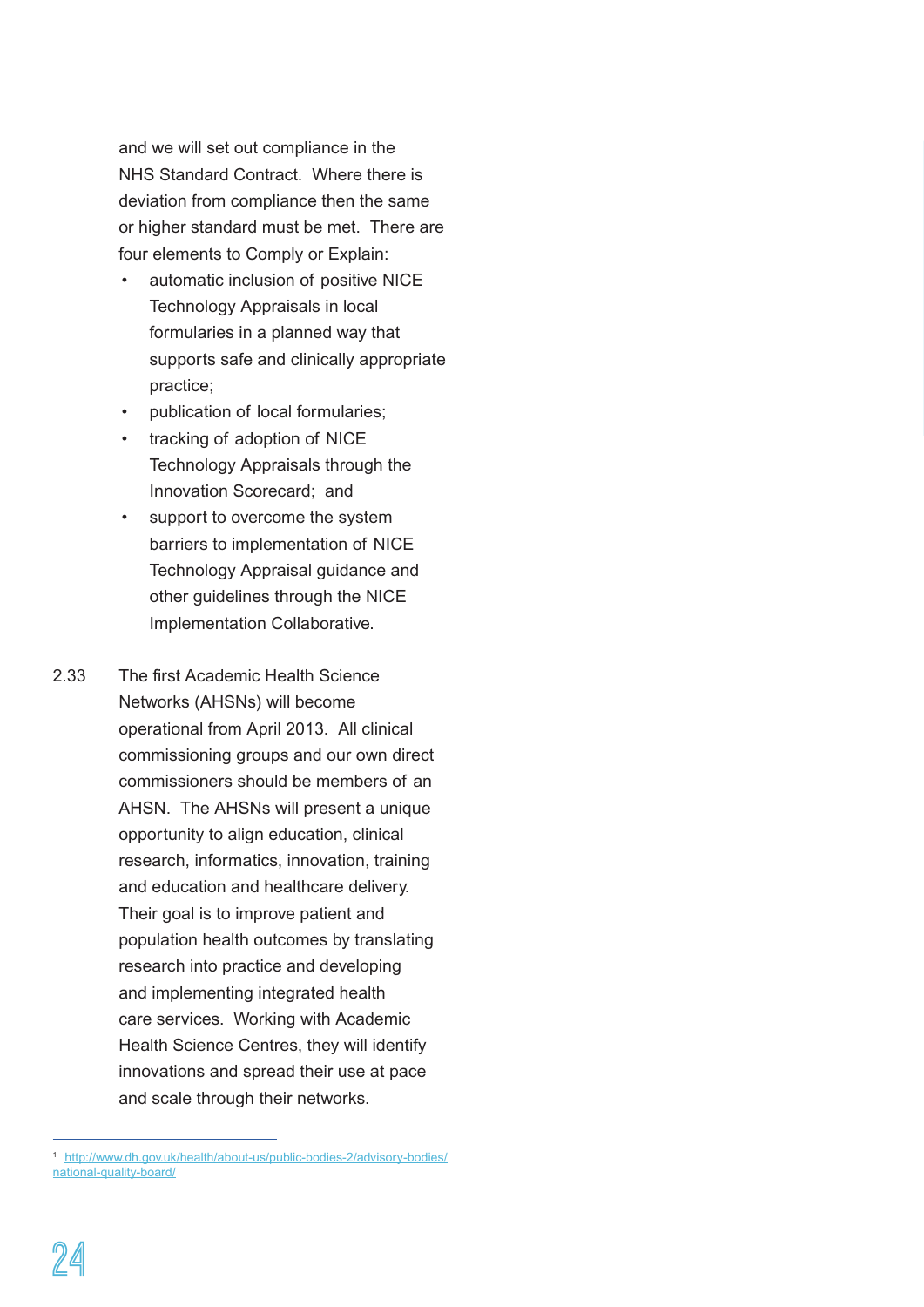

# Tools and levers to support **COMMISSIONING**

- 3.1 To support commissioners to secure better patient outcomes, we are providing a number of financial and related levers that commissioners can use in their overarching strategies.
- 3.2 These levers are structured to support clinical commissioning groups and the NHS Commissioning Board's direct commissioners to secure quality service improvements which will deliver better outcomes for patients, whilst also, in the first year of reform, maintaining strong financial management while managing change.
- 3.3 Working with stakeholders during 2013/14, the NHS Commissioning Board will oversee a fundamental review of the incentives, rewards and sanctions available to commissioners to inform the 2014/15 planning round.

### Contracting for quality: the NHS Standard **CONTRACT**

3.4 The NHS Standard Contract is a key enabler for commissioners to secure improvements in the quality of services for patients. It supports the approach set out in this guidance and as such will be the basis on which commissioners should commission NHS-funded services from providers. Commissioners must enforce the standard terms, including the financial consequences for under-performance or failure to provide data on which to assess performance. We will be rigorous in supporting clinical commissioning groups and our direct commissioners to ensure the contract terms are implemented.

3.5 The NHS Standard Contract will be revised for 2013/14 to support commissioners to hold providers of NHS funded care to account and to enable innovative commissioning. The final version of the NHS Standard Contract will be an "e-Contract" format, which will enable contracts to be tailored to the specific services commissioned. We will make a wide range of supportive guidance, tools and learning available to commissioners.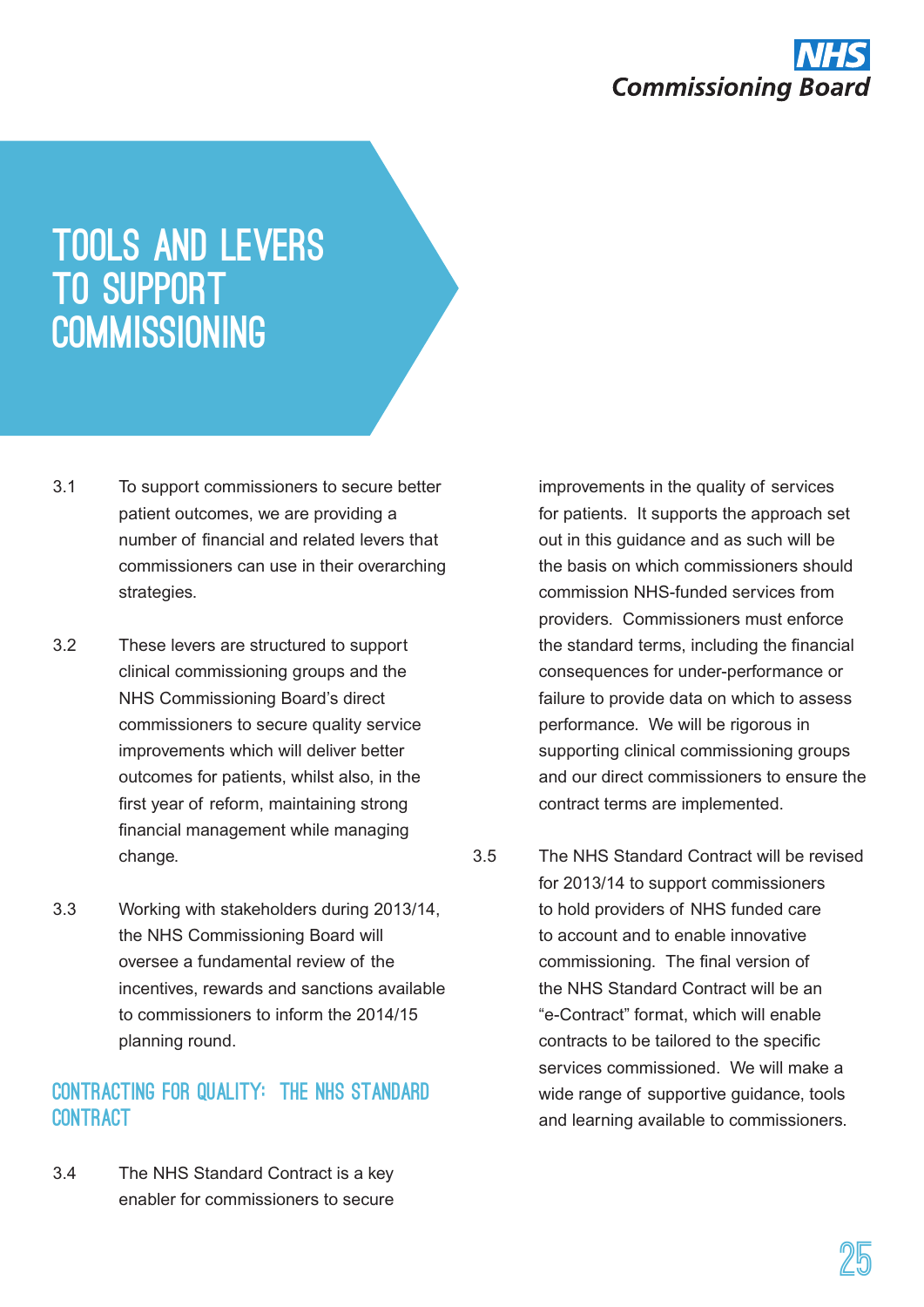# Rewarding quality through provision: commissioning for quality and INNOVATION (CQUIN)

- 3.6 CQUIN presents an opportunity for commissioners to secure local quality improvements over and above the norm by agreeing priorities with their providers. It is set at a level of 2.5 per cent of the value of all services commissioned through the NHS Standard Contract.
- 3.7 CQUIN should only be paid by commissioners when providers deliver a level of quality that is over and above the NHS Standard Contract. The 2.5 per cent amount will provide local commissioners with significant freedom to negotiate greater and locally-focused quality from providers. Within the total, one-fifth should be linked to the national CQUIN goals, where these apply, which for 2013/14 will be:
	- **Friends and Family Test where** commissioners will be empowered to incentivise high performing Trusts;
	- improvement against the *NHS Safety Thermometer* - (excluding VTE), particularly pressure sores;
	- improving *dementia* care, including sustained improvement in **F**inding people with dementia, **A**ssessing and **I**nvestigating their symptoms and **R**eferring for support (**FAIR**); and
	- Venous thromboembolism 95 per cent of patients being risk assessed and achievement of a locally agreed goal for the number of VTE admissions that are reviewed through root cause analysis.
- 3.8 We will provide guidance to commissioners on the methodology to be used to measure performance against each of these indicators.
- 3.9 CQUIN payments will only be made to those providers that meet the minimum requirements of the high impact innovations as set out in *Innovation, Health and Wealth.*  These minimum requirements, including how clinical commissioning groups can identify whether they have been met will be in guidance published by the NHS Commissioning Board.

# Rewarding quality through commissioning: quality premium

- 3.10 Subject to Regulations, a Quality Premium will be paid in 2014/15 to clinical commissioning groups that in 2013/14 improve or achieve high standards of quality in the following four measures from the NHS Outcomes Framework (which are also included within the measures at Annex  $A$ :
	- • potential years of life lost from causes considered amenable to healthcare;
	- avoidable emergency admissions (a composite of four NHS Outcome Framework indicators);
	- the Friends and Family Test; and
	- incidence of healthcare associated infections (MRSA and *Clostridium difficile*).
- 3.11 The Quality Premium will also include three locally identified measures. Each clinical commissioning group should agree these measures with the NHS Commissioning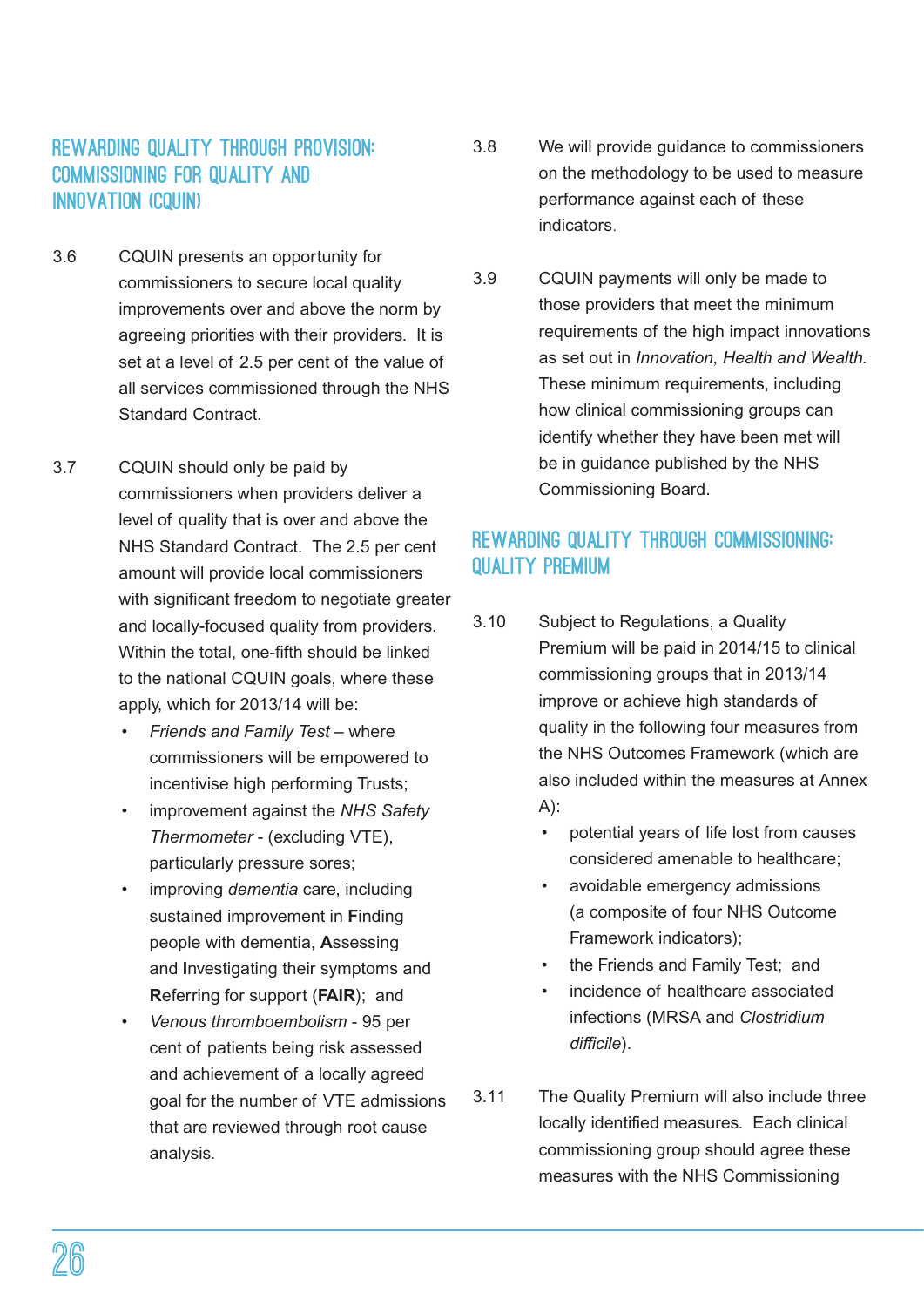

Board after consideration with Health and Wellbeing Boards and key stakeholders, especially patients and local community representatives.

- 3.12 These measures should focus on local issues and priorities, especially where the outcomes are poor compared to others and where improvement in these areas will contribute to reducing health inequalities.
- 3.13 Each measure should be based on robust data and the improvement needed to trigger the reward should be expressly agreed between the clinical commissioning group and our Area Team. Where there is concern about the validity of data, the measures identified in the Clinical Commissioning Group Outcome Indicator Set should be used as a default.
- 3.14 A significant quality failure in-year will automatically debar a clinical commissioning group from receiving a Quality Premium. A clinical commissioning group will not receive any Quality Premium reward if it has overspent its approved Resource Limit in 2013/14. Payment of the Quality Premium will also be dependent upon achieving NHS Constitution rights and pledges.
- 3.15 We will publish the methodology to be used for calculation of the Quality Premium.

# Financial planning and business rules

3.16 The income allocated to clinical commissioning groups has been published alongside this guidance.

3.17 Templates for the collection of key financial data for both clinical commissioning groups and our direct commissioners have been issued. The templates have been constructed to enable an assessment of the risk inherent in plans and triangulation of plans with providers. Detailed instructions for completion are included with the templates.

### Programme and running costs

3.18 Income is allocated separately for programme and administrative costs. Expenditure against these allocations will be tracked individually. Commissioners are asked to ensure that plans are in place to ensure administrative costs are not overspent. Underspends on administrative costs may be spent on programme costs. Clinical commissioning groups should plan property costs based upon pro rata share of Primary Care Trust costs collected through the 2012/13 baseline exercise. The total amounts will be communicated to clinical commissioning groups separately.

# Surplus policy

- 3.19 Each commissioning organisation should plan to make a cumulative surplus at the end of 2013/14 of at least 1 per cent of revenue, including any historic surplus not drawn down. This will be carried forward into 2014/15.
- 3.20 Ownership of historical surpluses and deficits at 31 March 2013 will see Primary Care Trust accumulated surpluses up to the level of the 2012/13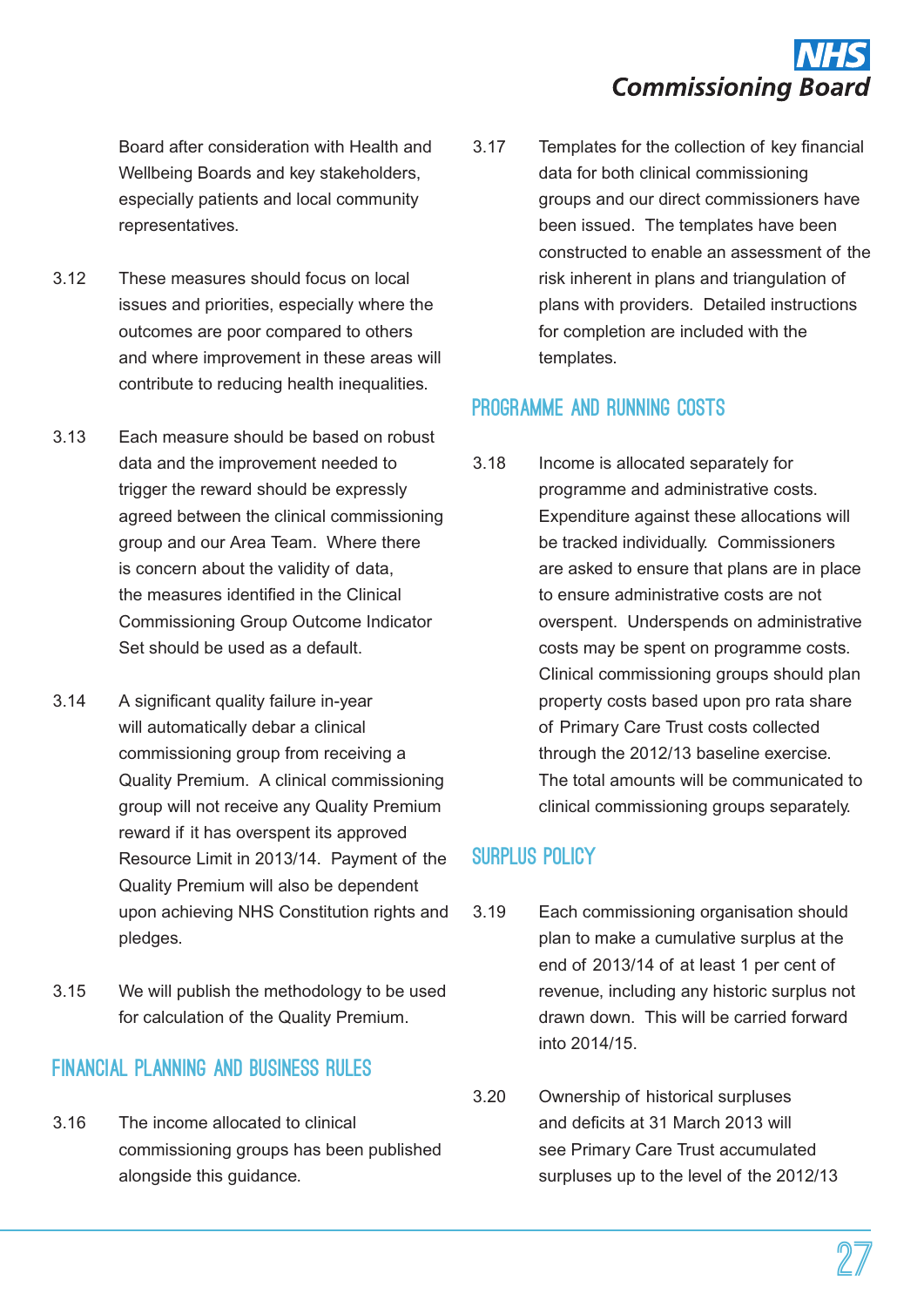operating plans attributed to individual clinical commissioning groups and direct commissioning units in proportion to the final 2012/13 baselines. Strategic Health Authority surpluses will be managed at a national level. Any 2012/13 deficits will also be the responsibility of relevant clinical commissioning groups and direct commissioners.

- 3.21 The maximum expected level of the national surplus drawdown will be finalised with the Department of Health. Any surplus drawdown will be deployed across three areas:
	- clinical commissioning group allocated share of drawdown;
	- our direct commissioning; and
	- system requirements including existing Strategic Health Authority commitments.
- 3.22 Commissioners are asked to include proposals for access to historical surpluses, if required, in their operating plans. The plans will be assessed with reference to the impact on outcomes and subject to the maximum drawdown available. Drawdown agreements will be finalised by the end of April 2013.
- 3.23 A key measure of financial resilience of an organisation is the recurrent, or underlying, financial position after stripping out non-recurrent income and expenditure. Commissioners should plan to be in 2 per cent recurrent surplus by the end of 2013/14. We will publish guidance on how this requirement will be defined and measured by the end of January 2013.

# Managing risk

- 3.24 It is important to ensure that our approach to risk management provides flexibility whilst providing sufficient mitigations against financial risks. These include:
	- risk pooling between clinical commissioning groups;
	- policy for 2 per cent of income to be set aside and spent non-recurrently; and
	- contingencies.
- 3.25 In 2013/14, there is a requirement across all commissioning organisations to set aside 2 per cent of funding for non-recurrent expenditure. Clinical commissioning groups are expected to ringfence these funds and make expenditure commitments against all or part of them only following appropriate approval via NHS Commissioning Board Area Teams. Our own direct commissioners will also ringfence the funds, and release all or part only following approval via the national support centre.
- 3.26 Clinical commissioning groups must demonstrate that appropriate risk management and pooling arrangements are in place internally and between clinical commissioning groups to ensure budgets are achieved. NHS Commissioning Board Area Teams will ensure that effective risk management and pooling across directly commissioned activity are in place to mitigate risk.
- 3.27 Clinical commissioning groups are asked to hold a contingency of at least 0.5 per cent of revenue within their plans to determine locally the contingency required to mitigate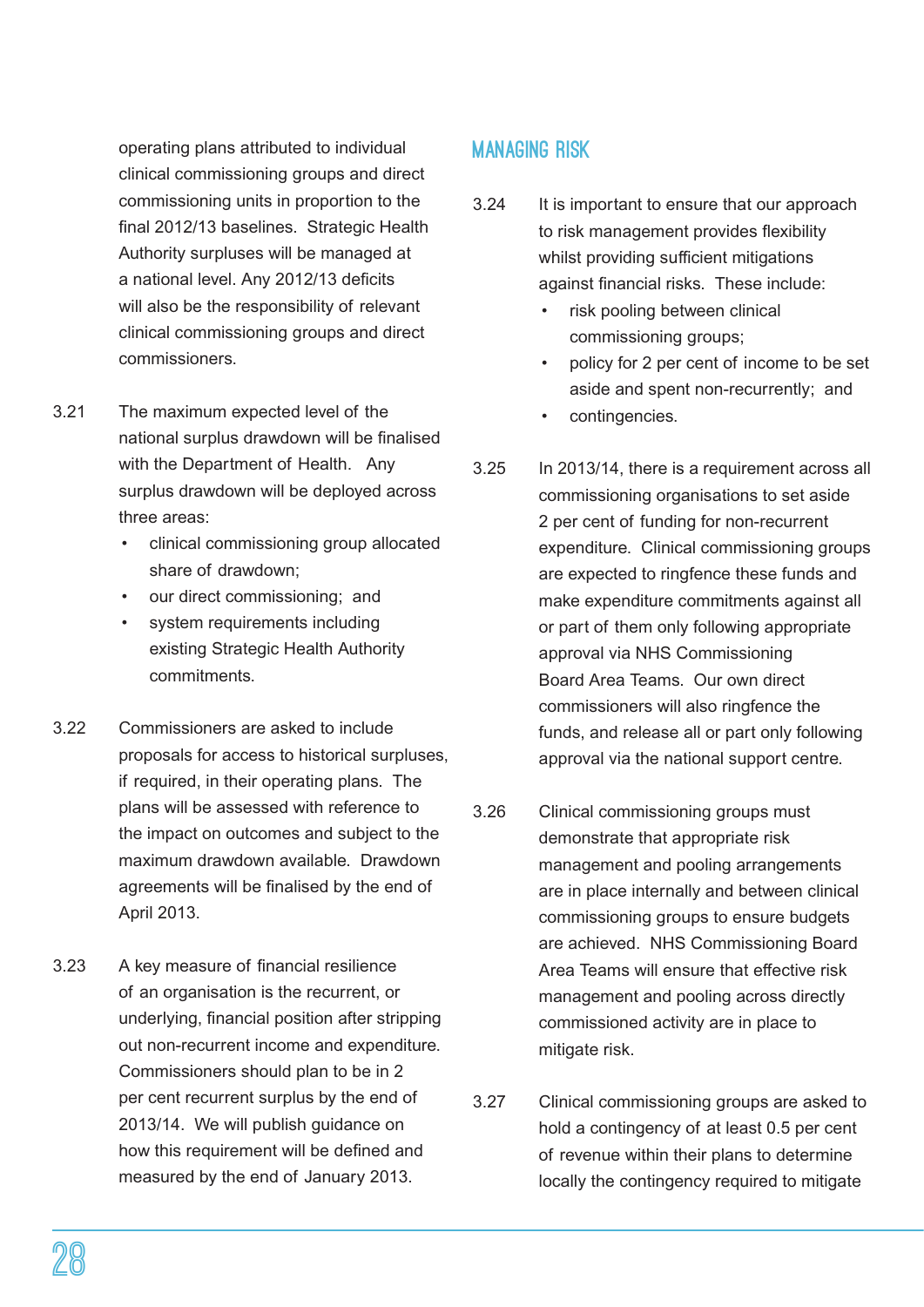

risks within the local health economy. This is in addition to 2 per cent ringfenced non-recurrent funds. Our own direct commissioners will also hold a minimum 0.5 per cent contingency.

### Planning Assumptions

- 3.28 Clinical commissioning groups and NHS Commissioning Board direct commissioning units should plan for an underlying growth in demand based upon both demographic and non-demographic changes.
- 3.29 The running cost allowance for clinical commissioning groups in 2013/14 has already been identified to individual clinical commissioning groups in line with the total overall national allocation of £25 per head of population.
- 3.30 The national provider efficiency requirement for 2013/14 tariff setting is 4 per cent. This will be offset against estimated provider cost inflation of 2.7 percent. This gives a net tariff adjustment of -1.3 per cent, which will also be the base assumption for discussions on price for services outside the scope of the mandatory tariff.
- 3.31 The 30 per cent marginal tariff for non-elective admissions will continue. Commissioners should budget for all admissions at 100 per cent tariff. NHS Commissioning Board Area Teams will administer the 70 per cent balance for local investment in relevant demand management schemes, jointly owned by commissioners and providers. Decisions on how to spend this resource will be

undertaken by NHS Commissioning Board Area teams in partnership with clinical commissioning groups.

### Integrated care

- 3.32 The integration of the provision of services, including the pooling of budgets to reflect local need, should be an explicit consideration in local area planning.
- 3.33 Clinical commissioning groups will assume responsibility for the management and administration of the £300 million a year reablement provision. Clinical commissioning groups will work with local authorities to agree allocation of the monies to benefit health outcomes in their local population. They will account to their Health and Wellbeing Board and the Area Team on how health and care have benefited from the allocation.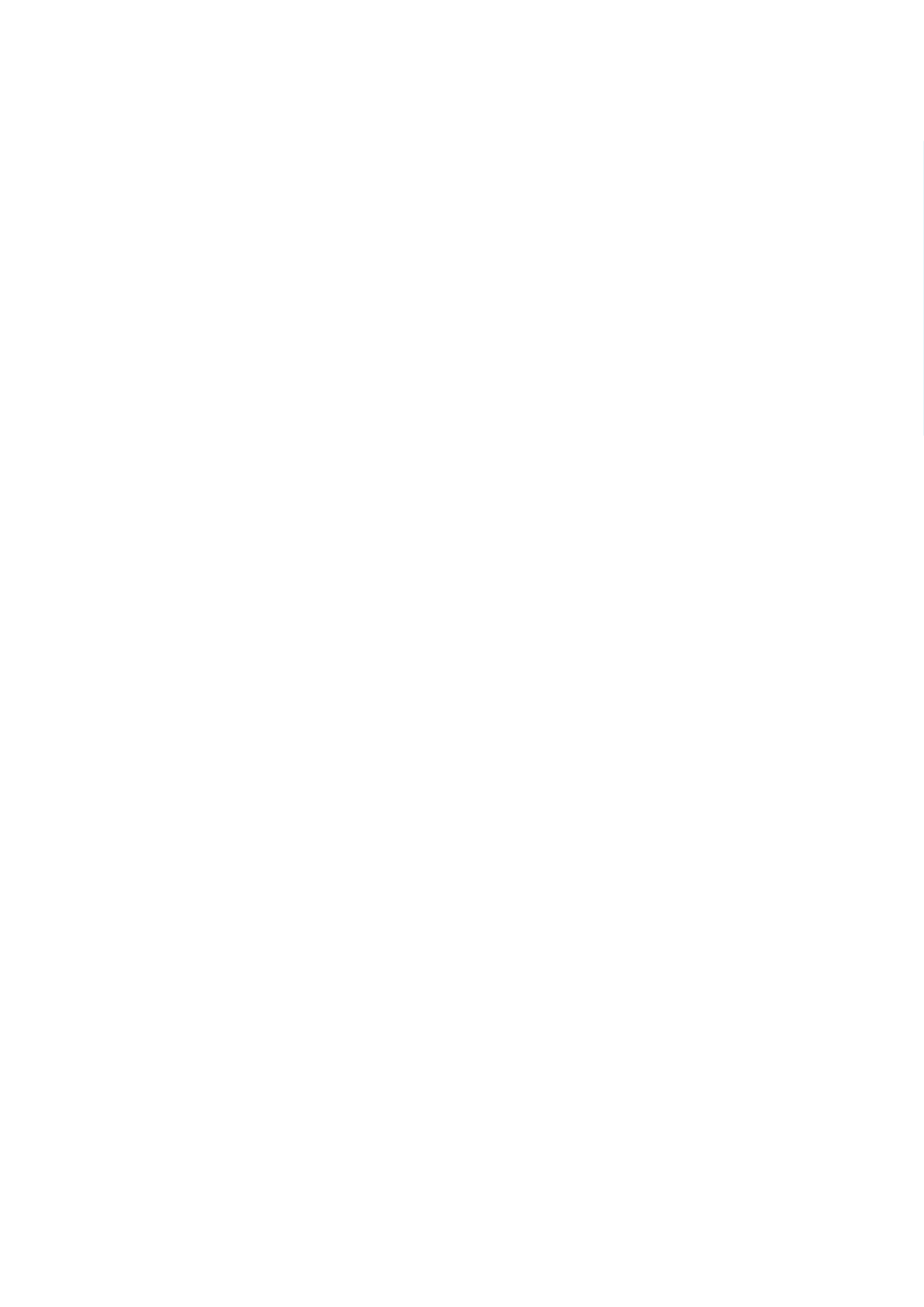

# PLANNING AND **ASSURANCE**

- 4.1 We will support clinical commissioning groups to ensure that every plan is as strong as it can be. The approach set out in this guidance aims to strike a balance between local determination of priorities and our responsibility for oversight to ensure that statutory requirements around improving quality and financial duties are being met.
- 4.2 We are not setting any specific targets for improvement of those indicators contained within the NHS Outcomes Framework other than a defined level of continued reduction in *Clostridium difficile* infections. Rather than imposing targets, we expect clinical commissioning groups to develop their own local priorities through their input into the Joint Health and Wellbeing Strategy. However, with assumed liberty comes public responsibility and clinical commissioning groups are expected to set out real ambition in their plans. We will provide support and challenge where we have evidence to suggest greater ambition is needed. In addition to the measures referred to in Section 2 of this guidance, and to support local prioritisation, the

NHS Commissioning Board is asking each clinical commissioning group to identify three local priorities against which it needs to make progress during the year. These priorities will also form part of our assurance of each clinical commissioning group and will be taken into account when determining if the clinical commissioning group should be rewarded through the Quality Premium.

- 4.3 Our planning and assurance approach reflects the three lenses set out in Section 1 of this guidance, namely:
	- **• Local area based planning:** each Health and Wellbeing Board is expected to determine and oversee delivery of local priorities. Both clinical commissioning groups and the NHS Commissioning Board itself are members of each Health and Wellbeing Board and as such will be strong contributors to and be held to account against, the priorities determined by the Health and Wellbeing Board.
	- **• Clinical commissioning group organisational planning:** we will expect each clinical commissioning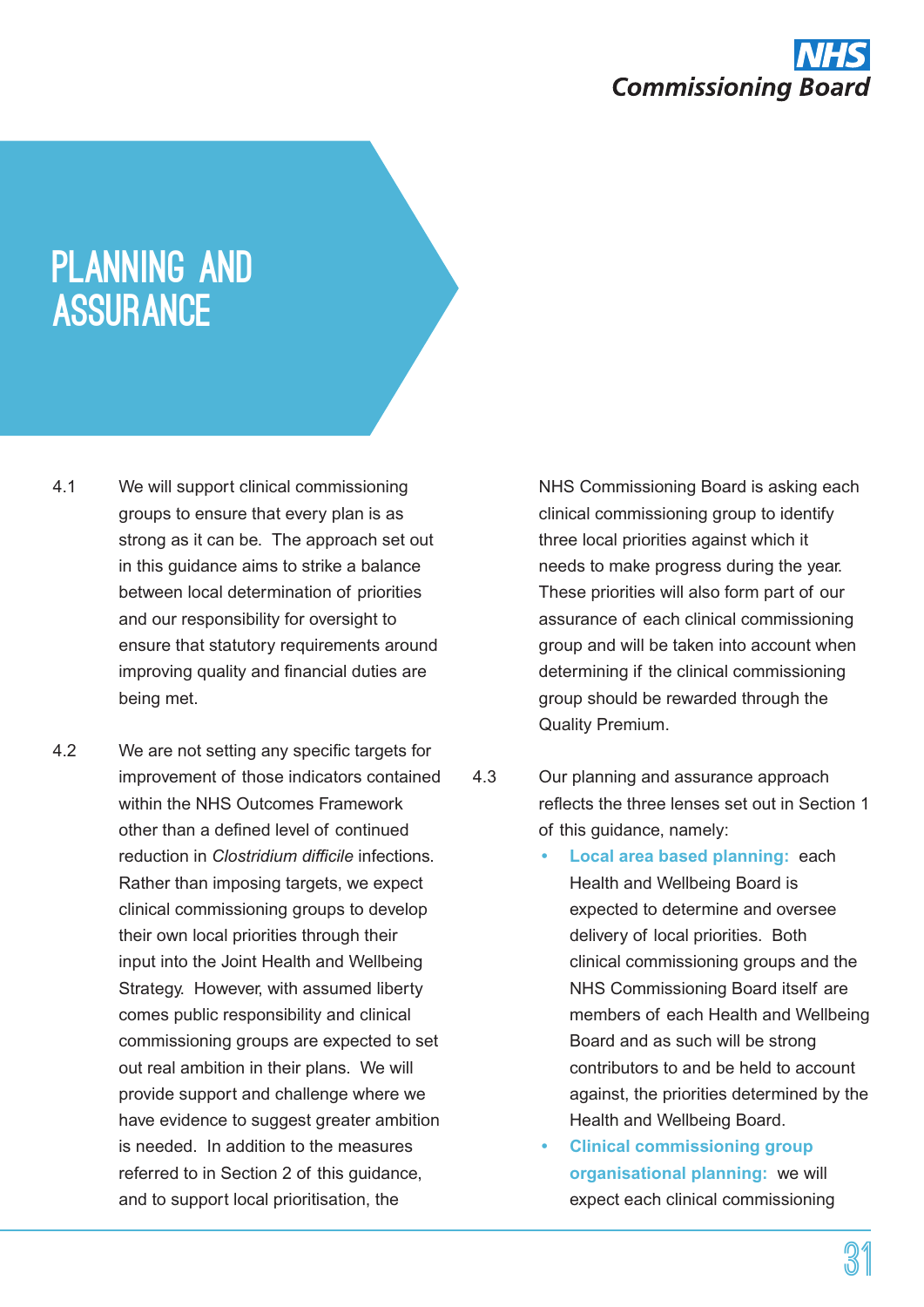group to monitor progress against each of the measures referred to in Section 2 of this guidance. That will involve reporting to the clinical commissioning group's governing body and to the NHS Commissioning Board's Area Team so that they can both monitor progress. Each clinical commissioning group should also agree with our Area Team, three priorities it has identified for improvement and against which progress can be monitored. These three priorities should be the same that will be used to determine the Quality Premium. Clinical commissioning groups are expected to improve outcomes across the full range of the NHS Outcomes Framework and act proactively, with our support when appropriate, should they identify or anticipate a quality or safety issue in a provider. That includes wider system responses, such as acting on the Winterbourne View and Francis reports.

**• Direct commissioning by the NHS Commissioning Board:** we have set ourselves the goal of being a demonstrable exemplar commissioner. In doing so we will publish assessments of our own performance across the range of our direct commissioning responsibilities and be transparent about any failings and our response to them. We will expect our direct commissioners to account to clinical commissioning groups on our performance so that we can work together to deliver joined up care for patients.

### PLANNING TIMETABLE

- 4.4 We will review the local improvement identified by clinical commissioning groups against the measures referred to in Section 2 of this guidance so that we can be satisfied that we are fulfilling our statutory duties to (i) deliver the mandate and (ii) be satisfied that clinical commissioning groups are making sufficient contribution to quality improvement within allocated resources.
- 4.5 We will be taking an "open book" approach where we expect clinical commissioning groups and NHS Commissioning Board Area Teams to share data and planning assumptions on a transparent basis so that both can be satisfied that their plans secure the best possible outcomes for patients within available resources.
- 4.6 We will build on the authorisation process which required clinical commissioning groups to develop clear and credible plans and as such will already have a strong base on which to develop 2013/14 plans. NHS commissioners should develop plans on the basis of the following timetable: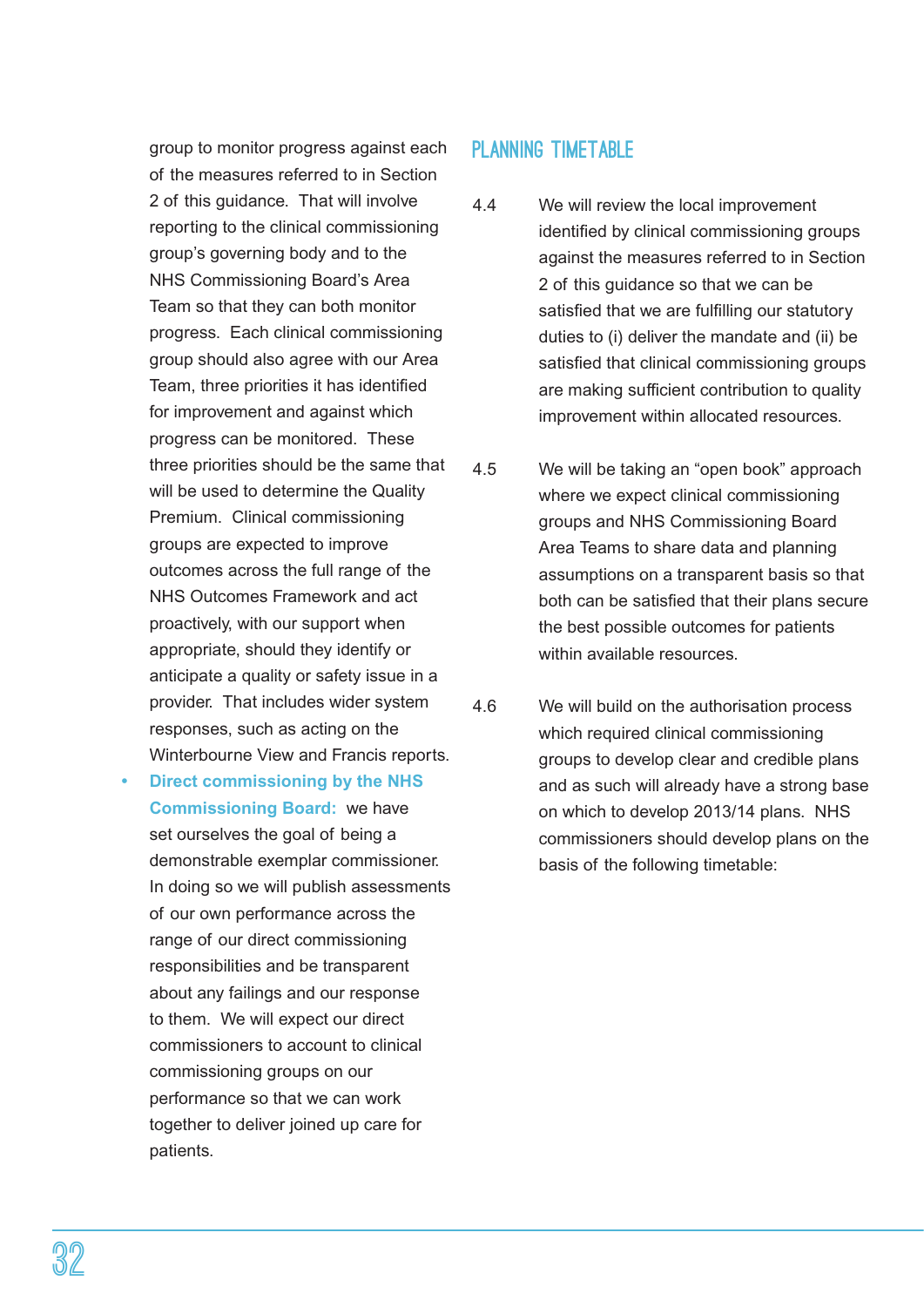

| <b>Date</b>            | <b>Activity</b>                                                                                                                                                                                                                                                                                                                                                                                                                                             |                                                                                                                                                                                                                                                                                                                                                             |
|------------------------|-------------------------------------------------------------------------------------------------------------------------------------------------------------------------------------------------------------------------------------------------------------------------------------------------------------------------------------------------------------------------------------------------------------------------------------------------------------|-------------------------------------------------------------------------------------------------------------------------------------------------------------------------------------------------------------------------------------------------------------------------------------------------------------------------------------------------------------|
|                        | <b>CCG Plans</b>                                                                                                                                                                                                                                                                                                                                                                                                                                            | <b>Direct Commissioning Plans</b>                                                                                                                                                                                                                                                                                                                           |
| w/c 17 Dec 12          | Allocations published<br>Planning guidance published<br>Draft supporting information published                                                                                                                                                                                                                                                                                                                                                              |                                                                                                                                                                                                                                                                                                                                                             |
|                        | Draft NHS Standard Contract published                                                                                                                                                                                                                                                                                                                                                                                                                       |                                                                                                                                                                                                                                                                                                                                                             |
| 25 Jan 13              | CCGs to share first draft of plans with Area<br>Team Directors to include:<br>"Plan on a Page" including<br>$\bullet$<br>(i) key elements of transformational<br>change;<br>(ii) key risks; and<br>(iii) confirmation that national<br>requirements will be met;<br>trajectories on relevant measures in<br>Section 2 plus three local priorities;<br>activity plans - summary at<br>$\bullet$<br>commissioner level;<br>financial information<br>$\bullet$ | Area Team Directors to share first draft of<br>plans with Regional Directors to include:<br>"Plan on a Page" for each element<br>of their direct commissioning;<br>including confirmation that national<br>requirements will be met;<br>key risks;<br>$\bullet$<br>activity plans;<br>٠<br>trajectories on relevant measures;<br>٠<br>financial information |
| <b>By 8 Feb 13</b>     | Area Directors to provide feedback to CCGs                                                                                                                                                                                                                                                                                                                                                                                                                  | Regional Directors to provide feedback to<br><b>Area Team Directors</b>                                                                                                                                                                                                                                                                                     |
| 11 Feb to<br>29 Mar 13 | Discussions to support Area Team Director<br>assurance of plans                                                                                                                                                                                                                                                                                                                                                                                             | Regional and Area Team Director discussions<br>to support assurance of plans                                                                                                                                                                                                                                                                                |
| 31 Mar 13              | CCG and NHS Commissioning Board contracts signed off                                                                                                                                                                                                                                                                                                                                                                                                        |                                                                                                                                                                                                                                                                                                                                                             |
| 5 Apr 13               | Final CCG plans shared with Area Team<br><b>Director</b>                                                                                                                                                                                                                                                                                                                                                                                                    | Final direct commissioning plans shared with<br><b>Regional Director</b>                                                                                                                                                                                                                                                                                    |
| 8 Apr to<br>19 Apr 13  | Board analyses CCG plans and plans for direct commissioning with a view to identifying risks to<br>delivery                                                                                                                                                                                                                                                                                                                                                 |                                                                                                                                                                                                                                                                                                                                                             |
| 22 Apr to<br>10 May 13 | Board confirms that plans add up to a position that delivers the mandate and improves patient<br>outcomes within allocated resources                                                                                                                                                                                                                                                                                                                        |                                                                                                                                                                                                                                                                                                                                                             |
| By 31 May 2013         | Each clinical commissioning group publishes its prospectus for its local population                                                                                                                                                                                                                                                                                                                                                                         |                                                                                                                                                                                                                                                                                                                                                             |

4.7 High quality planning is needed to deliver effective improvements for patients. All clinical commissioning groups should use the best available expertise to support them, whether through Commissioning Support Units or secured through other means.

## Clinical commissioning group assurance

4.8 We will use the measures in Section 2 of this guidance to provide assurance that clinical commissioning groups and the NHS Commissioning Board's direct commissioners are fulfilling statutory duties. This will include:

- • ensuring that clinical commissioning groups have taken the appropriate action to allow for authorisation conditions to be lifted at the earliest opportunity;
- an approach to reporting that ensures that the measures referred to in Section 2 are tracked effectively; and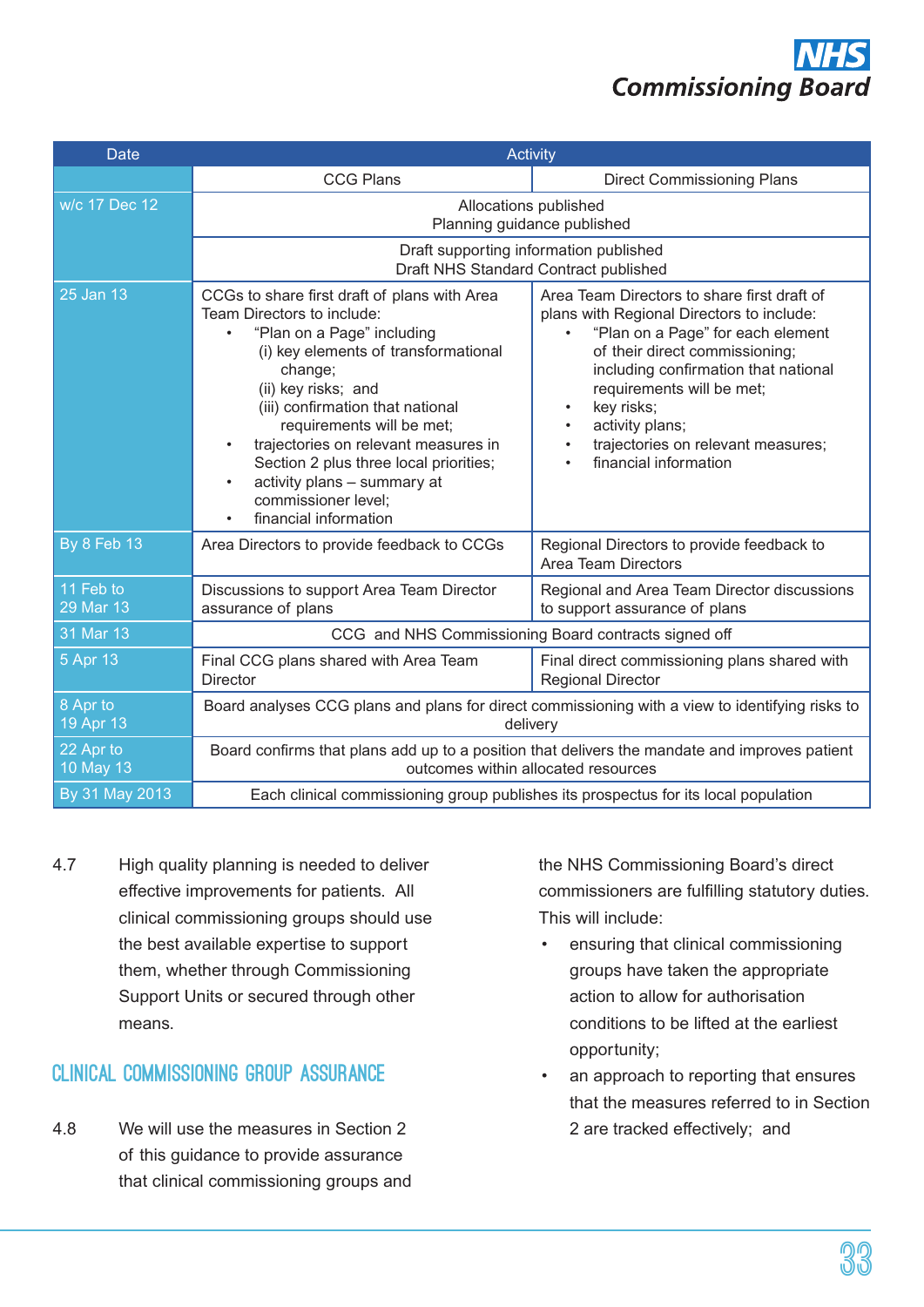intervention where clinical commissioning groups are not fulfilling their statutory duties.

# Clinical commissioning group annual **ASSESSMENT**

- 4.9 We have a statutory duty to carry out an annual assessment of each clinical commissioning group and we will build this into our approach to assurance. Our annual assessment of a clinical commissioning group will be based on it, in particular:
	- improving the quality of services;
	- reducing inequalities;
	- • obtaining appropriate professional advice;
	- public involvement:
	- meeting financial duties; and
	- taking account of the local Joint Health & Wellbeing Strategies.
- 4.10 We will set out the basis on which we will carry out our annual assessment of clinical commissioning groups in 2013/14 by 31 March 2013. In doing so, we will ensure that the assessment is based on meeting the expectations set out in this guidance and meeting wider statutory duties including seeking the views of partners within the local Health and Wellbeing Board. The approach will build on that used in clinical commissioning group authorisation. Annual assessment will build on the six domains of authorisation, with elements updated to take account of learning from the authorisation process. Relevant aspects of the assessment as detailed within the Quality Premium will be taken into account

before determination of the payment of any Quality Premium.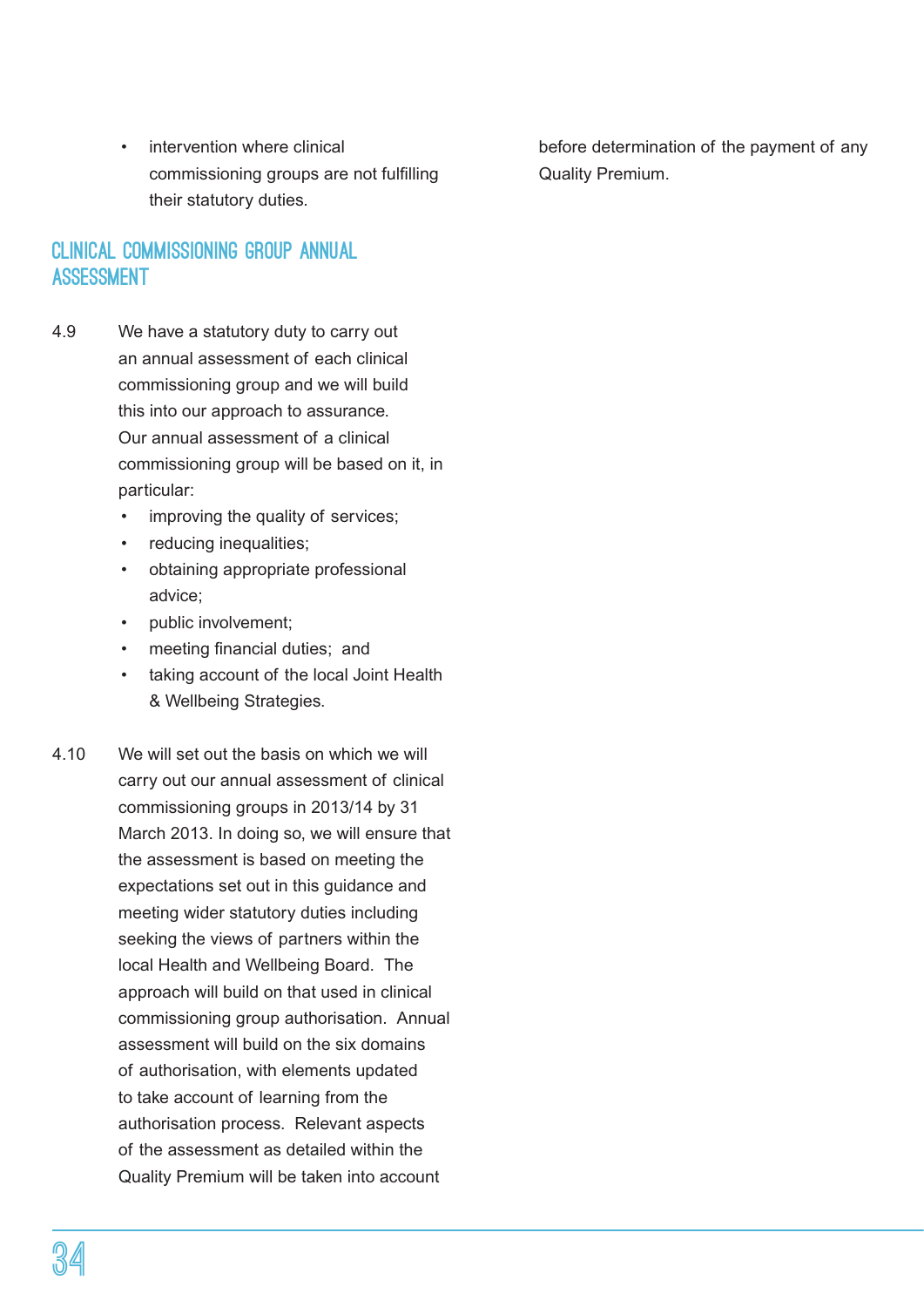

#### *Annex A*

NHS Outcomes Framework measures which the NHS Commissioning Board and Clinical Commissioning Groups will use to track progress (ie data can be generated at Clinical Commissioning Group level and a baseline can be determined against which progress can be considered).

#### **1. Preventing people from dying prematurely**

Potential years of life lost (PYLL) from causes considered amendable to healthcare

Under 75 mortality rate from cardiovascular disease

Under 75 mortality rate from respiratory disease

Under 75 mortality rate from liver disease

Under 75 mortality rate from cancer

#### **2. Enhancing quality of life for people with long term conditions**

Health-related quality of life for people with long-term conditions

Proportion of people feeling supported to manage their condition

Unplanned hospitalisation for chronic ambulatory care sensitive conditions (adults)<sup>1</sup>

Unplanned hospitalisation for asthma, diabetes and epilepsy in under 19s<sup>1</sup>

Estimated diagnosis rate for people with dementia

**3. Helping people to recover from episodes of ill health or following injury**

Emergency admissions for acute conditions that should not usually require hospital admission<sup>1</sup>

Emergency readmissions within 30 days of discharge from hospital

Total health gain assessed by patients i) Hip replacement ii) Knee replacement iii) Groin hernia iv) Varicose veins

Emergency admissions for children with Lower Respiratory Tract Infections (LRTI)<sup>1</sup>

**4. Ensuring that people have a positive experience of care**

Patient experience of primary care i) GP Services ii) GP Out of Hours services

Patient experience of hospital care

Friends and family test

**5. Treating and caring for people in a safe environment and protecting them from avoidable harm**

Incidence of healthcare associated infection (HCAI)

i) MRSA ii) *<C.difficile>*

<sup>&</sup>lt;sup>1</sup>Will be used as part of a composite measure on emergency admissions